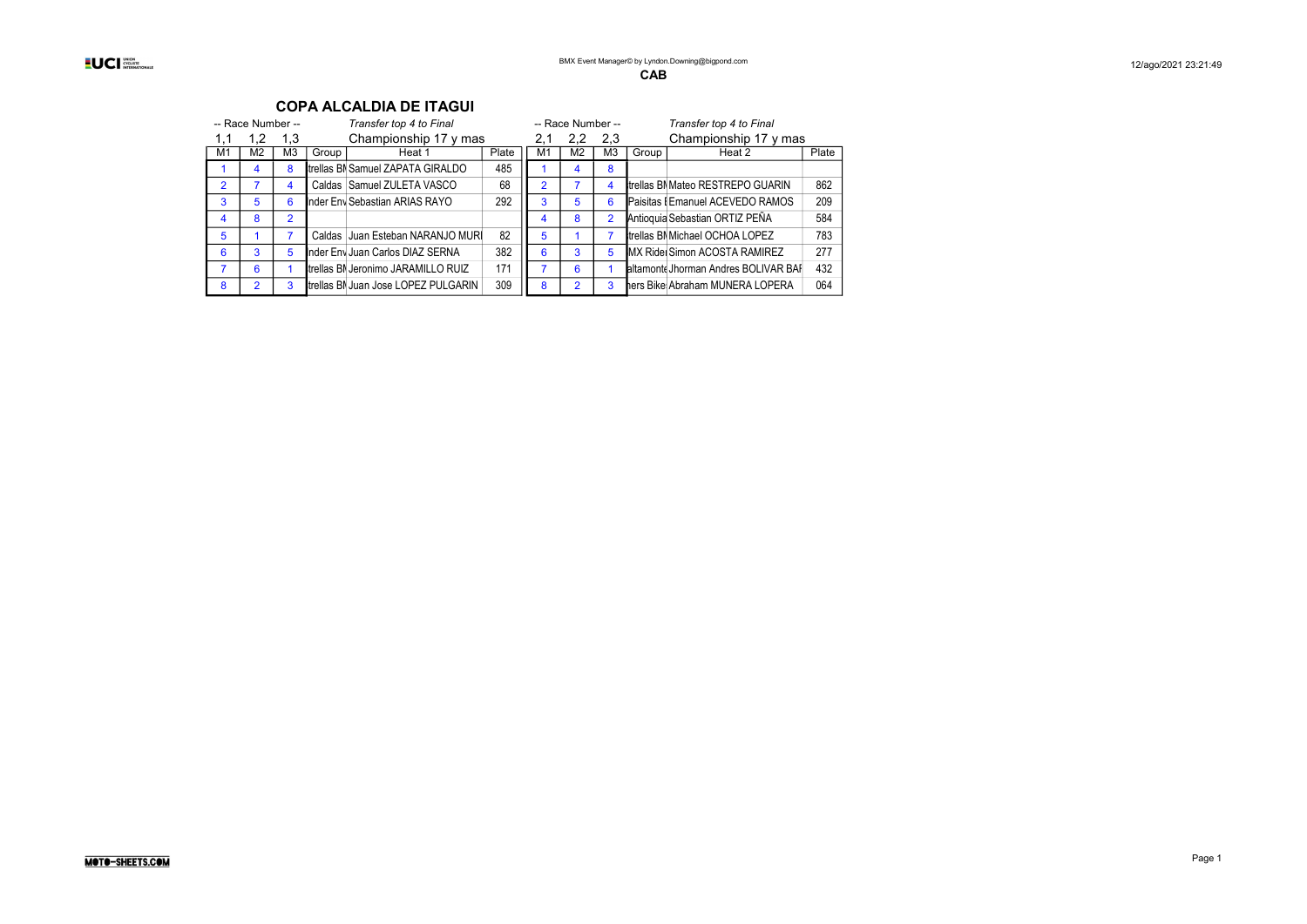|                | -- Race Number -- |                |       | Transfer top 5 to Final               |       |  |  |  |  |  |  |  |
|----------------|-------------------|----------------|-------|---------------------------------------|-------|--|--|--|--|--|--|--|
| 3,1            | 3,2               | 3,3            |       | Damas 7 - 8 años                      |       |  |  |  |  |  |  |  |
| M1             | M2                | M3             | Group | Heat 1                                | Plate |  |  |  |  |  |  |  |
|                | 4                 | 8              |       | trellas Bl Miranda GARCIA OSORIO      | 501   |  |  |  |  |  |  |  |
| $\overline{2}$ | 7                 | 4              |       | MX Ride Celeste TABORDA MUÑOZ         | 689   |  |  |  |  |  |  |  |
| 3              | 5                 | 6              |       | awana B Isabel AGUDELO TORRES         | 475   |  |  |  |  |  |  |  |
| 4              | 8                 | $\overline{2}$ |       |                                       |       |  |  |  |  |  |  |  |
| 5              |                   | 7              |       | awana B Samanta GONZALEZ CARMOI       | 572   |  |  |  |  |  |  |  |
| 6              | 3                 | 5              |       | trellas BI Mariana PANTOJA GUARIN     | 483   |  |  |  |  |  |  |  |
| 7              | 6                 | 1              |       | trellas BI Dulce Maria PANTOJA GUARII | 484   |  |  |  |  |  |  |  |
| 8              | $\overline{2}$    | 3              |       |                                       |       |  |  |  |  |  |  |  |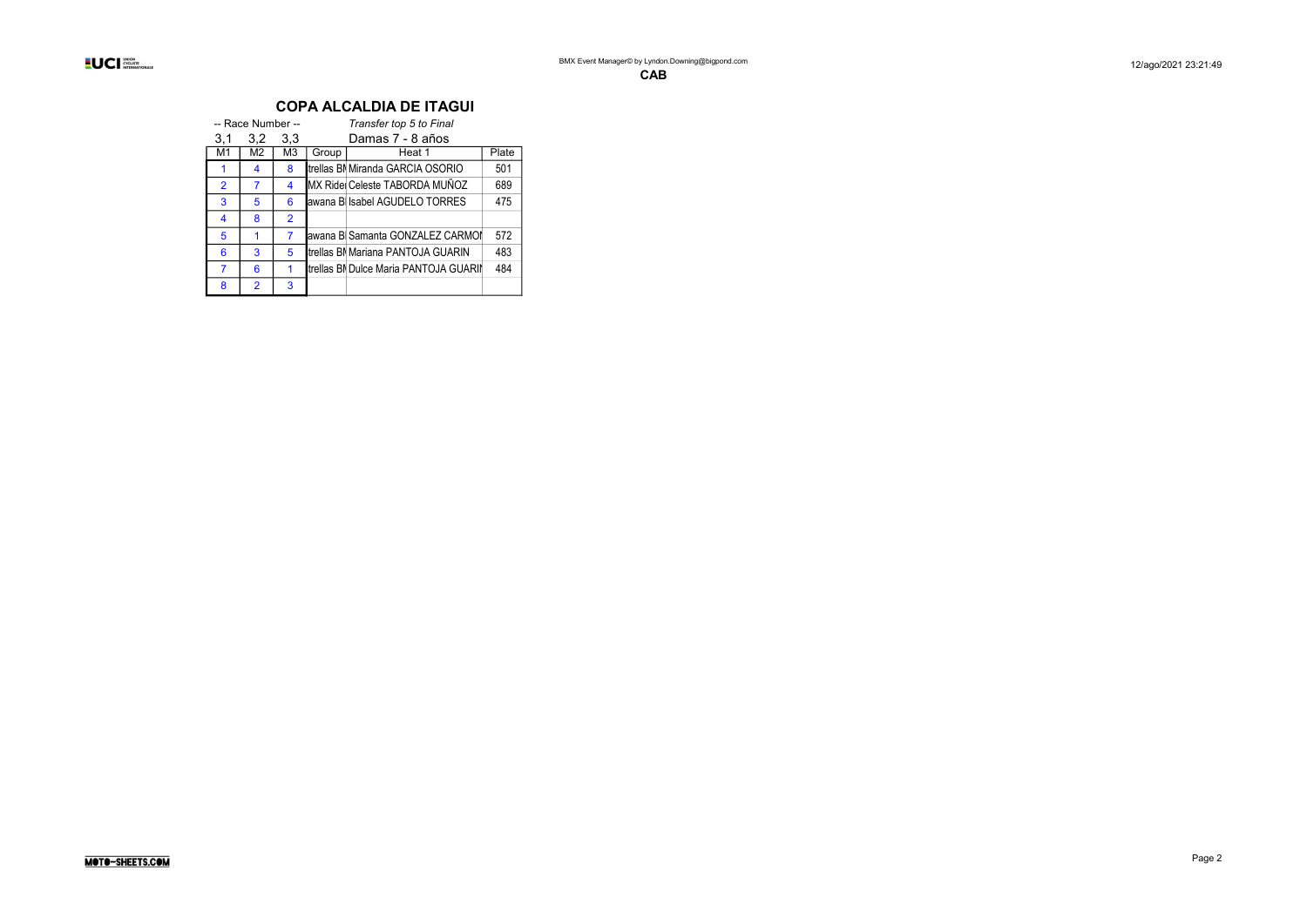|                | -- Race Number -- |                |       | Transfer top 3 to Final            |       |  |  |  |  |  |  |  |  |
|----------------|-------------------|----------------|-------|------------------------------------|-------|--|--|--|--|--|--|--|--|
| 4,1            | 4.2               | 4.3            |       | Damas 9 - 10 años                  |       |  |  |  |  |  |  |  |  |
| M1             | M2                | M3             | Group | Heat 1                             | Plate |  |  |  |  |  |  |  |  |
|                | 4                 | 8              |       |                                    |       |  |  |  |  |  |  |  |  |
| $\overline{2}$ | 7                 | 4              |       |                                    |       |  |  |  |  |  |  |  |  |
| 3              | 5                 | 6              |       |                                    |       |  |  |  |  |  |  |  |  |
| 4              | 8                 | $\overline{2}$ |       | ls Bacala Isabella OSORIO DURAN    | 088   |  |  |  |  |  |  |  |  |
| 5              |                   | 7              |       | millero C Luciana MONSALVE SEPULVI | 387   |  |  |  |  |  |  |  |  |
| 6              | 3                 | 5              |       |                                    |       |  |  |  |  |  |  |  |  |
|                | 6                 | 1              |       | awana B∥Luisa Maria MUÑOZ ARANGO   | 158   |  |  |  |  |  |  |  |  |
| 8              | $\overline{2}$    | 3              |       | IMX Ridei Sara GOMEZ RESTREPO      | 679   |  |  |  |  |  |  |  |  |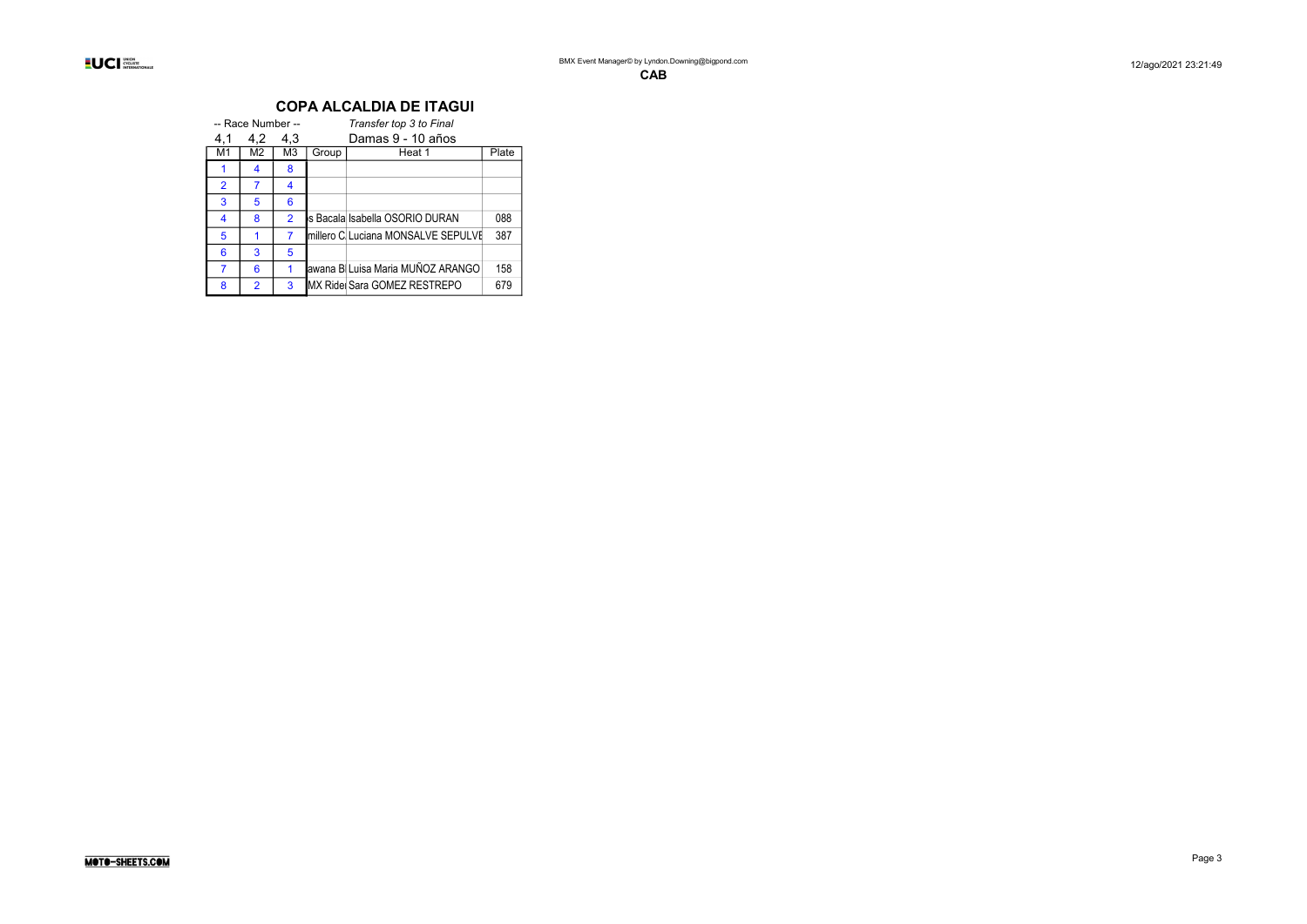|                | -- Race Number -- |                |       | Transfer top 6 to Final              |       |  |  |  |  |  |  |  |
|----------------|-------------------|----------------|-------|--------------------------------------|-------|--|--|--|--|--|--|--|
| 5,1            | 5,2               | 5.3            |       | Damas 11 - 12 años                   |       |  |  |  |  |  |  |  |
| M1             | M2                | M3             | Group | Heat 1                               | Plate |  |  |  |  |  |  |  |
|                | 4                 | 8              |       | eam Bike Susana TAMAYO CARDONA       | 427   |  |  |  |  |  |  |  |
| $\overline{2}$ | 7                 | 4              |       | quilas BM Juanita CALLE BONFANTE     | 519   |  |  |  |  |  |  |  |
| 3              | 5                 | 6              |       | Inder Env Mariana RODAS CAMPOS       | 628   |  |  |  |  |  |  |  |
| 4              | 8                 | $\mathfrak{p}$ |       | hx Rioned Valentina SEPULVEDA GALLE  | 103   |  |  |  |  |  |  |  |
| 5              |                   | 7              |       |                                      |       |  |  |  |  |  |  |  |
| 6              | 3                 | 5              |       | Inder Env Frellerly BETANCUR BUSTAM. | 386   |  |  |  |  |  |  |  |
| 7              | 6                 |                |       | lagic BM Laura RODRIGUEZ SUAREZ      | 961   |  |  |  |  |  |  |  |
| 8              | $\overline{2}$    | 3              |       | altamont Maria Guadalupe TORRES PEI  | 811   |  |  |  |  |  |  |  |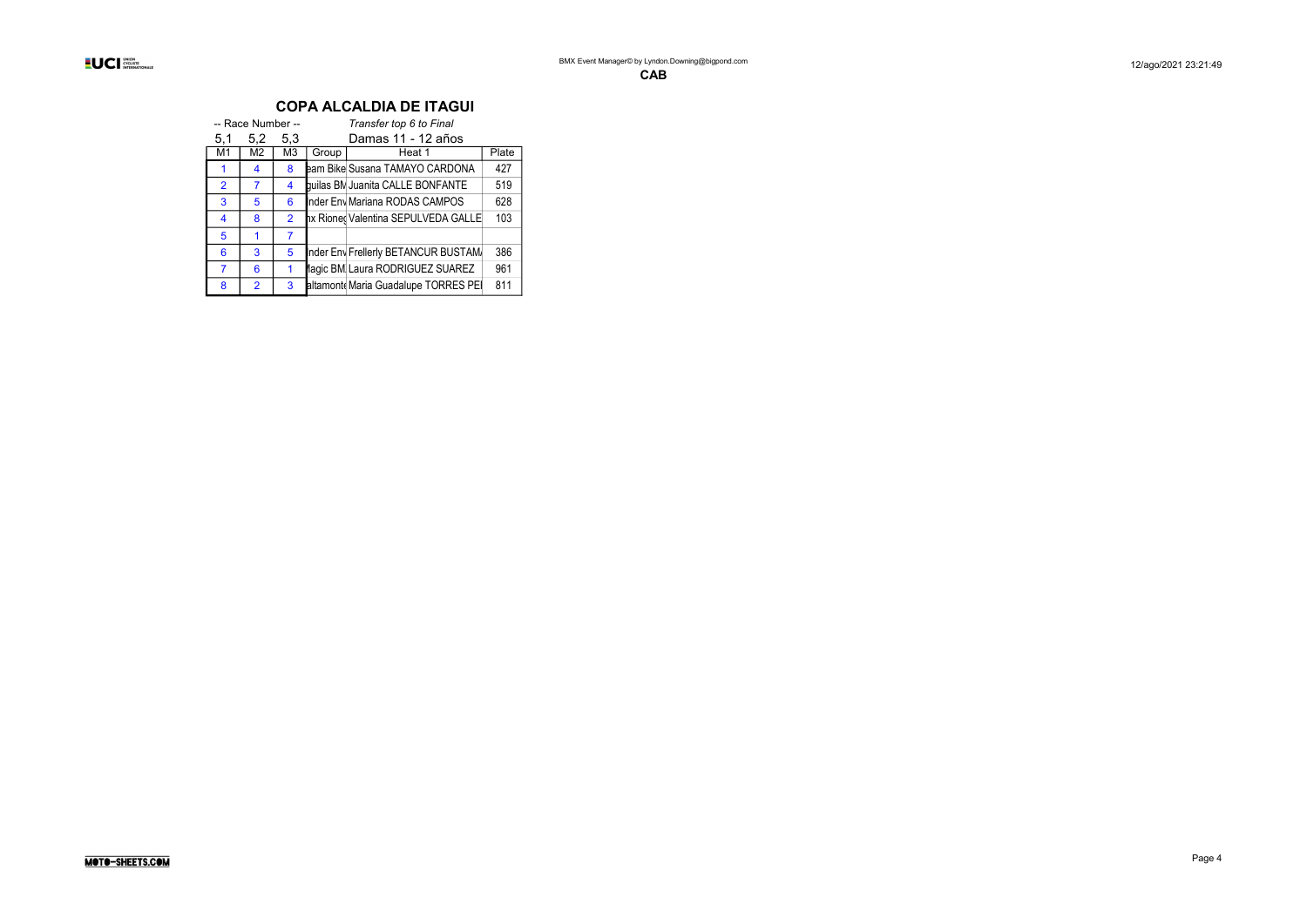|                | -- Race Number -- |                |       | Transfer top 6 to Final            |       |  |  |  |  |  |  |  |
|----------------|-------------------|----------------|-------|------------------------------------|-------|--|--|--|--|--|--|--|
| 6,1            | 6,2               | 6.3            |       | Damas 13 - 14 años                 |       |  |  |  |  |  |  |  |
| M1             | M2                | M <sub>3</sub> | Group | Heat 1                             | Plate |  |  |  |  |  |  |  |
| 1              | 4                 | 8              |       | Inder Env Maria Jose OCAMPO GONZAL | 778   |  |  |  |  |  |  |  |
| $\overline{2}$ | 7                 | 4              |       | MX Ride Sofia GOMEZ RESTREPO       | 947   |  |  |  |  |  |  |  |
| 3              | 5                 | 6              |       | IX Girard Ana Belen TAPIAS RAMOS   | 983   |  |  |  |  |  |  |  |
| 4              | 8                 | $\overline{2}$ |       | MX Ridel Maria Isabel GARRO USUGA  | 820   |  |  |  |  |  |  |  |
| 5              |                   | 7              |       | altamont Dana Lindsey SANCHEZ GOM  | 198   |  |  |  |  |  |  |  |
| 6              | 3                 | 5              |       |                                    |       |  |  |  |  |  |  |  |
| 7              | 6                 | 1              |       | MX Ride Sharon Nicol GARCIA AHUMAI | 648   |  |  |  |  |  |  |  |
| 8              | $\overline{2}$    | 3              |       | altamont Ana Sofia ARANGO LEIVA    | 858   |  |  |  |  |  |  |  |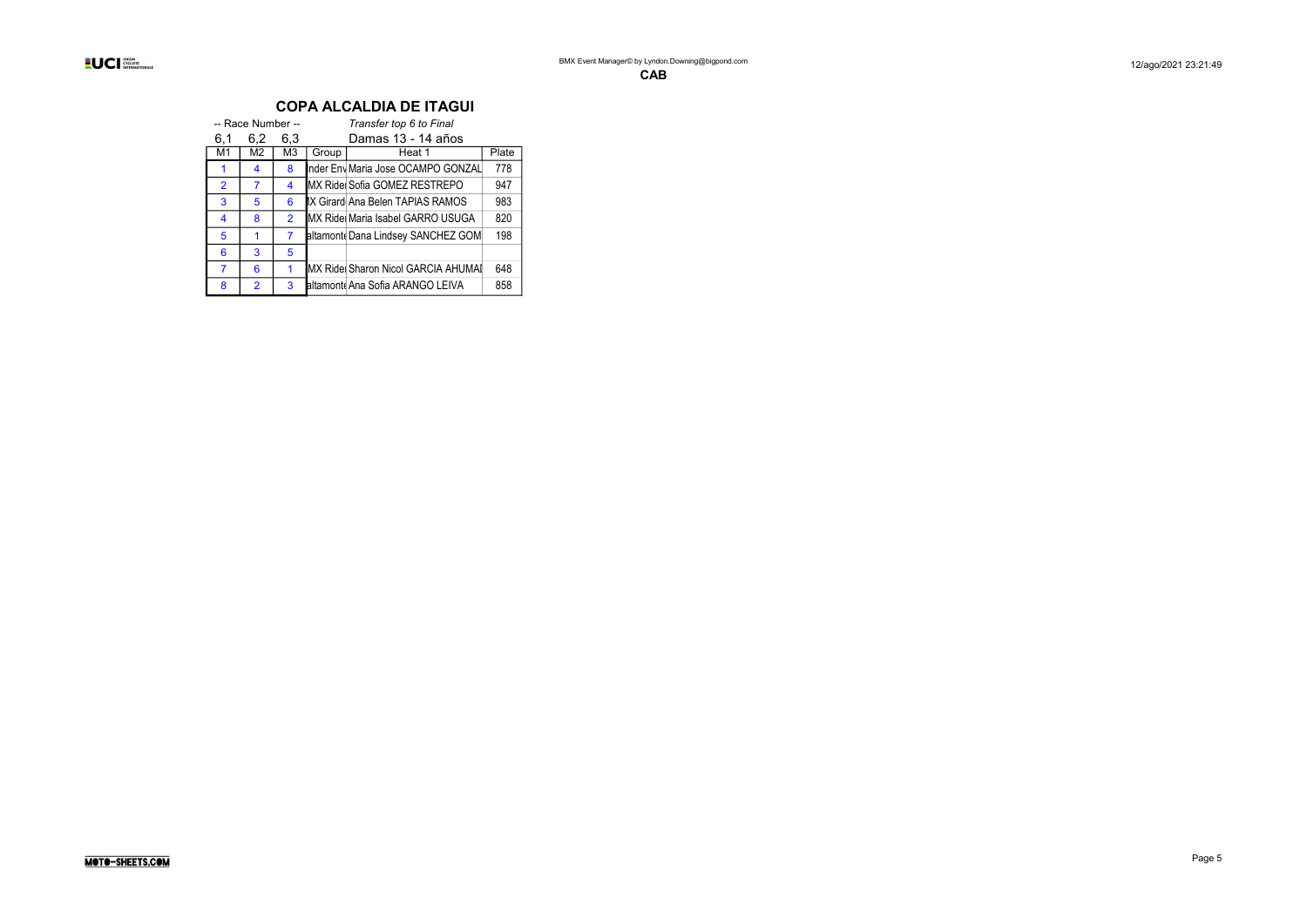|                | -- Race Number -- |                |       | Transfer top 3 to Final            |                |  |  |  |  |  |  |  |
|----------------|-------------------|----------------|-------|------------------------------------|----------------|--|--|--|--|--|--|--|
| 7.1            | 7,2               | 7,3            |       | Damas 15 - 16 años                 |                |  |  |  |  |  |  |  |
| M1             | M2                | M3             | Group | Heat 1                             | Plate          |  |  |  |  |  |  |  |
|                | 4                 | 8              |       | Bantande Sara Isabel GARCIA MARIN  | W <sub>2</sub> |  |  |  |  |  |  |  |
| $\overline{2}$ | 7                 | 4              |       | Inder Env Mariantonia URREGO CAMPO | 402            |  |  |  |  |  |  |  |
| 3              | 5                 | 6              |       |                                    |                |  |  |  |  |  |  |  |
| 4              | 8                 | $\overline{2}$ |       |                                    |                |  |  |  |  |  |  |  |
| 5              |                   | 7              |       |                                    |                |  |  |  |  |  |  |  |
| 6              | 3                 | 5              |       |                                    |                |  |  |  |  |  |  |  |
|                | 6                 | 1              |       | eam Bike Estefania ESCOBAR VELEZ   | 086            |  |  |  |  |  |  |  |
| 8              | $\overline{2}$    | 3              |       | altamont Mariana AGUDELO MEDINA    | Wĥ             |  |  |  |  |  |  |  |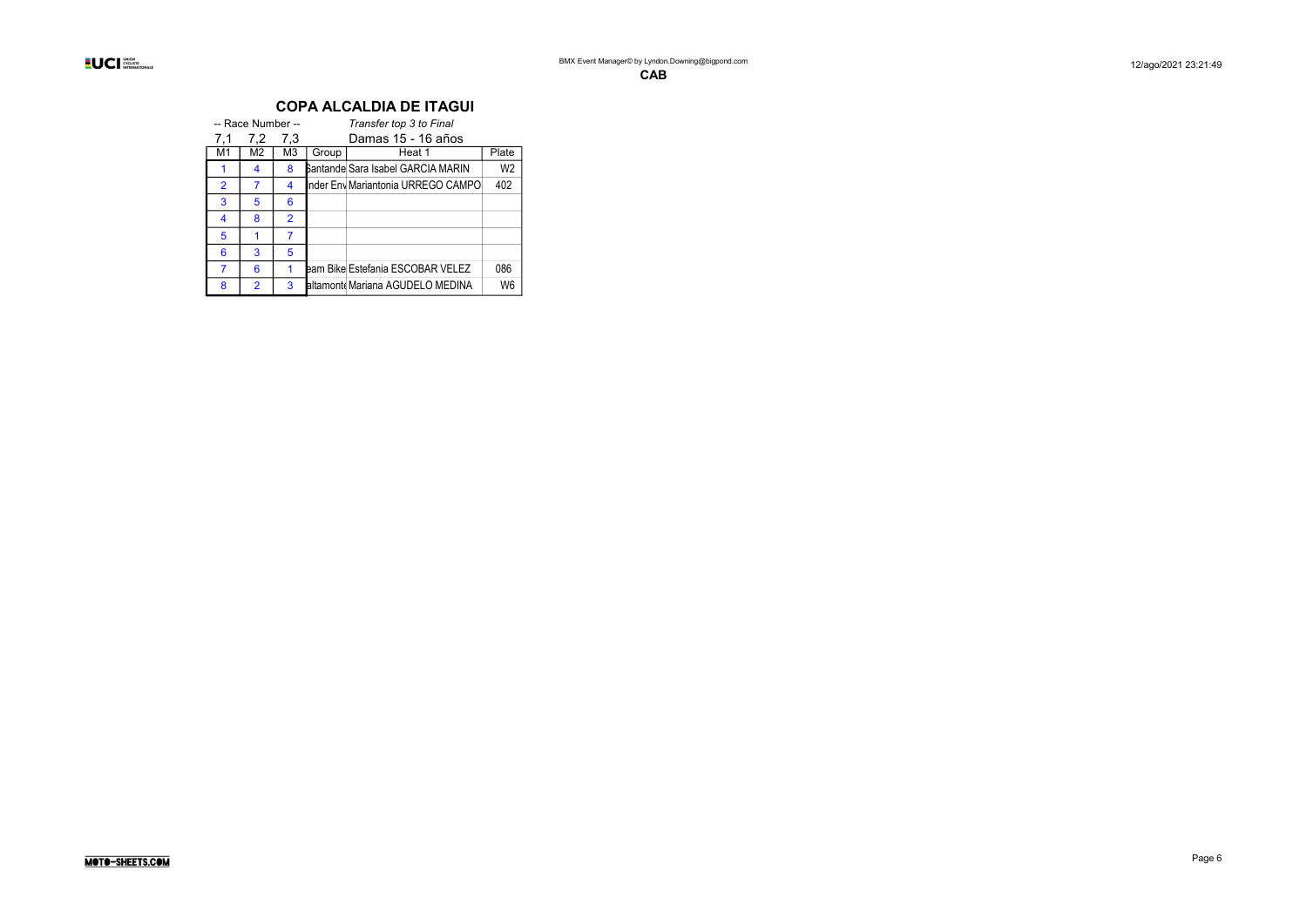|                | -- Race Number -- |                |       | Transfer top 4 to Final            |       |
|----------------|-------------------|----------------|-------|------------------------------------|-------|
| 8,1            | 8.2               | 8.3            |       | Damas 17 años y mas                |       |
| M1             | M <sub>2</sub>    | M <sub>3</sub> | Group | Heat 1                             | Plate |
|                | 4                 | 8              |       |                                    |       |
| $\overline{2}$ | 7                 | 4              |       | s Riders   Manuela MONTOYA MARTINE | 268   |
| 3              | 5                 | 6              |       |                                    |       |
| 4              | 8                 | $\overline{2}$ |       | Inder Env Viviana LOAIZA POSADA    | 543   |
| 5              | 1                 | $\overline{7}$ |       | quilas BM Isabela CARRANZA LOPEZ   | 515   |
| 6              | 3                 | 5              |       | s Riders   Estefania GARCIA LOPEZ  | 077   |
|                | 6                 | 1              |       | s Riders   Ana Maria GIRALDO VILLA | 775   |
| 8              | $\overline{2}$    | 3              |       |                                    |       |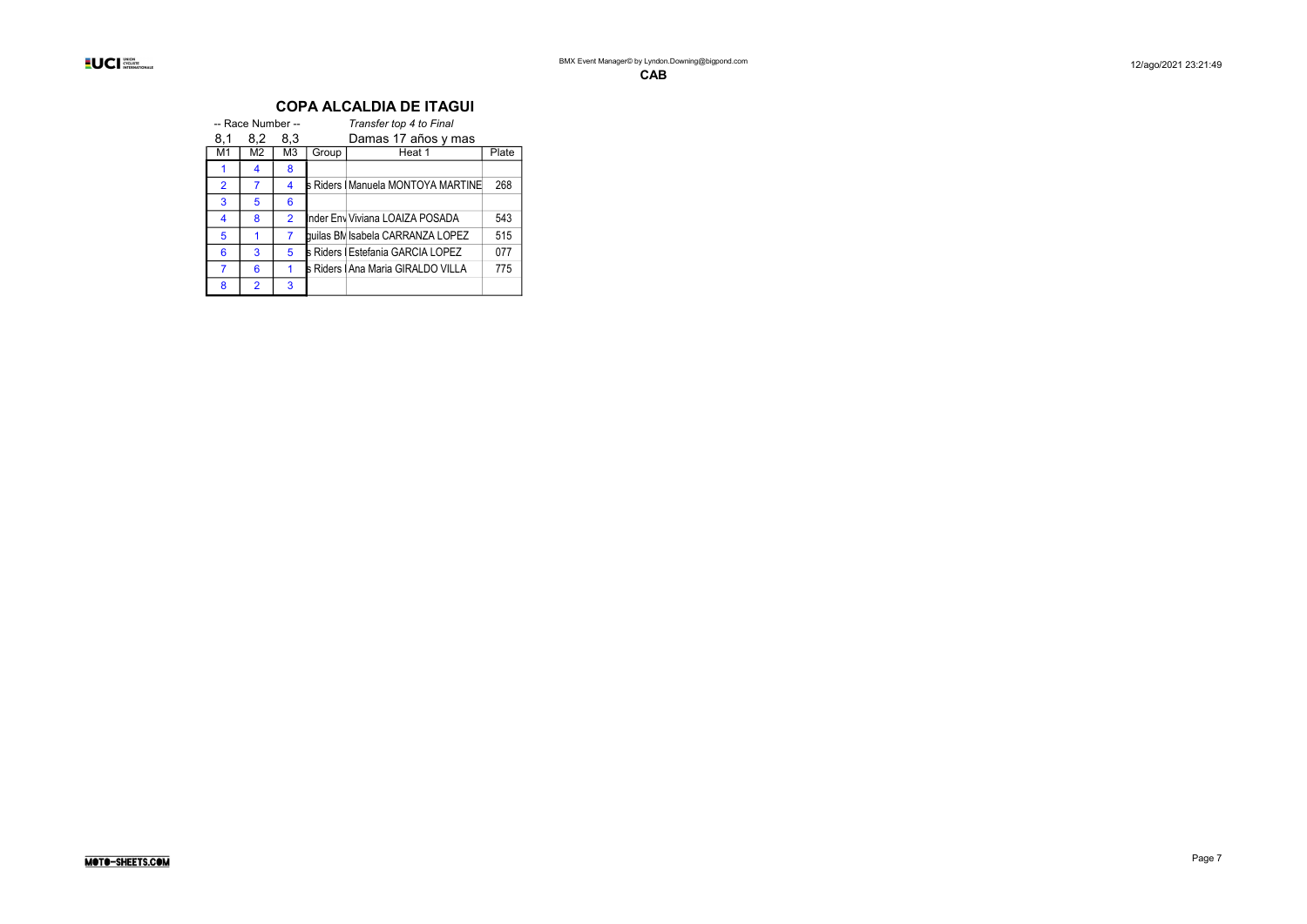#### -- Race Number -- Transfer top 4 to Semi Final -- Race Number -- Transfer top 4 to Semi Final -- Race Number -- Transfer top 4 to Semi Final<br>9.1 9.2 9.3 Principiantes 7 - 8 años 10.1 10.2 10.3 Principiantes 7 - 8 años 11.1 9,1 9,2 9,3 Principiantes 7 - 8 años 10,1 10,2 10,3 Principiantes 7 - 8 años 11,1 11,2 11,3 Principiantes 7 - 8 años 11,1 11,2 11,3 Principiantes 7 - 8 años 11,1 11,2 11,3 Principiantes 7 - 8 años 11,1 11,2 11,3 Principian France Comprise theat 1 Plate M1 M2 M3 Group Heat 2 Plate M1 M2 M3 Group Heat 3 Plate<br>Buillas RM Samuel VFL F7 MUÑO7 297 1 4 8 1 4 8 **builas BM**Samuel VELEZ MUÑOZ 297 1 4 8 2 7 4 2 7 4 DIRECTIVE AND RETURNATION MATIAS ARAMILLO OQUENDO 544 2 7 4 MX Rider Martin CANO GALLEGO 31 3 5 6 3 5 6 BMX Rider Juan LAVERDE SALAZAR 30 4 8 2 4 8 2BMX Inder Envigado Isaac BENITEZ ANGEL 036 4 8 2 BMX RidersJeronimo PINILLA VASQUEZ 670 5 1 7 Elite BMX Nikolas SALAZAR RAMIREZ 522 5 1 7 3 1 7 S Bacala Emiliano GALLEGO PATIÑO 681 6 3 5 Magic BMXJacobo MARINEZ ARIAS 944 6 3 5 BMX GirardotaJeronimo DELGADO PEREZ 570 6 3 5 7 6 1 trellas BNTomas PANTOJA GUARIN 482 7 6 1 X Girard Valentino PUERTA JIMENEZ 571 7 6 1 8 2 3 s Bacala Maximiliano RODRIGUEZ AGU 317 8 2 3 bora de FNicolas BOTERO NARANJO 604 8 2 3 trellas BN Esteban RESTREPO CARDON 322

#### COPA ALCALDIA DE ITAGUI

|                | -- Race Number -- |                |       | Transfer top 4 to Semi Final          |       |  |  |  |  |  |  |
|----------------|-------------------|----------------|-------|---------------------------------------|-------|--|--|--|--|--|--|
| 12,1           | 12,2 12,3         |                |       | Principiantes 7 - 8 años              |       |  |  |  |  |  |  |
| M <sub>1</sub> | M <sub>2</sub>    | M <sub>3</sub> | Group | Heat 4                                | Plate |  |  |  |  |  |  |
| 1              | 4                 | 8              |       | nder Env Felipe ACOSTA GONZALEZ       | 560   |  |  |  |  |  |  |
| $\overline{2}$ | 7                 | 4              |       | trellas BI Aqustin QUINTERO HERRERA   | 412   |  |  |  |  |  |  |
| 3              | 5                 | 6              |       |                                       |       |  |  |  |  |  |  |
| 4              | 8                 | $\overline{2}$ |       | Elite BMX Matias BARRIENTOS CARMOI    | 554   |  |  |  |  |  |  |
| 5              | 1                 | 7              |       | Elite BMX Jacob AREVALO BUSAID        | 508   |  |  |  |  |  |  |
| 6              | 3                 | 5              |       | MX Ride Aqustin ZEA BEDOYA            | 679   |  |  |  |  |  |  |
| 7              | 6                 | 1              |       |                                       |       |  |  |  |  |  |  |
| 8              | $\overline{2}$    | 3              |       | Inder Env Emiliano ARISTIZABAL GIRALI | 506   |  |  |  |  |  |  |

MOTO-SHEETS.COM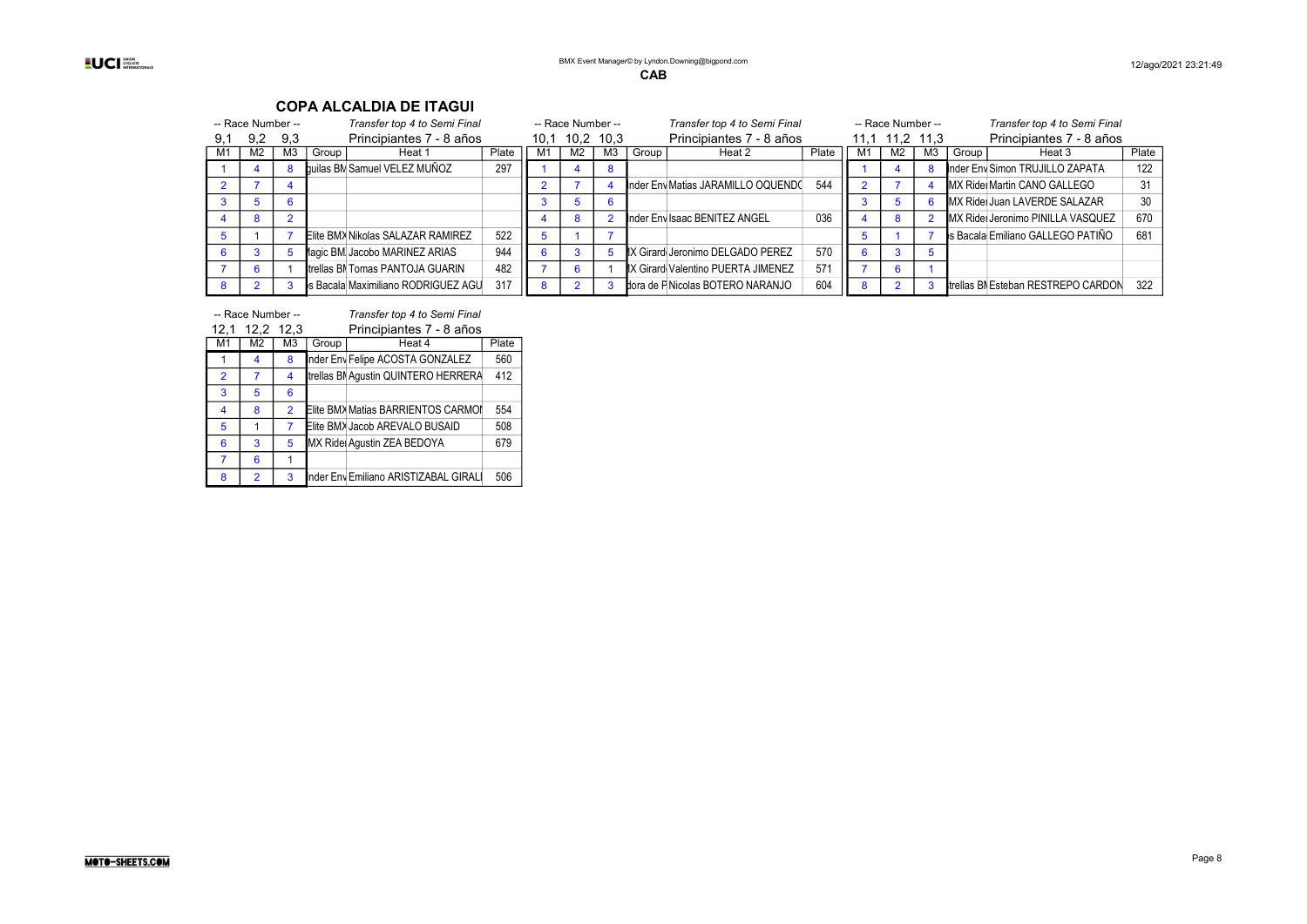| Transfer top 4 to Semi Final<br>-- Race Number -- |                |      | -- Race Number --                   |       |      | Transfer top 4 to Semi Final |    |       | -- Race Number --                    |                 |      | Transfer top 4 to Semi Final |                |            |                                          |       |
|---------------------------------------------------|----------------|------|-------------------------------------|-------|------|------------------------------|----|-------|--------------------------------------|-----------------|------|------------------------------|----------------|------------|------------------------------------------|-------|
| 13.1                                              | 13,2           | 13.3 | Principiantes 9 - 10 años           |       | 14.1 | 14,2 14,3                    |    |       | Principiantes 9 - 10 años            |                 | 15.1 | 15,2 15,3                    |                |            | Principiantes 9 - 10 años                |       |
| M1                                                | M <sub>2</sub> | M3   | Group<br>Heat 1                     | Plate | M1   | M <sub>2</sub>               | MЗ | Group | Heat 2                               | Plate           | M.   | M2                           | M <sub>3</sub> | Group      | Heat 3                                   | Plate |
|                                                   |                |      | Inder Env Andrea BERNASCONI NARAN   | 048   |      |                              |    |       | altamont Thomas AGUDELO GIRALDO      | 468             |      |                              |                |            | MX Ridei Juan Jose DAVID GOMEZ           | 759   |
|                                                   |                |      | Inder Env Juan Jose PALACIO VILLADA | 248   |      |                              |    |       | altamonte Emiliano RUEDA GARCIA      | 460             |      |                              |                |            | Inder Env Jeronimo ARBOLEDA MARIN        | 583   |
|                                                   |                |      | builas BM Nicolas ARTEAGA PEREZ     | 578   |      |                              |    |       | Inder Env Jeronimo ARISTIZABAL GIRAL | 52 <sup>1</sup> |      | 5                            |                |            | <b>s</b> Riders I Mathias TABORDA ZAPATA | 472   |
|                                                   |                |      | altamont Anthony RODAS JARAMILLO    | 331   |      |                              |    |       | as Palma Miguel Angel LOPEZ ARISTIZA | 502             |      | 8                            |                | <b>TN1</b> | Jeronimo JARAMILLO CADAVI                | 373   |
|                                                   |                |      | IX Girard Matias TORRES TORO        | 661   |      |                              |    |       | Inder Env Isaac MEJIA MARTINEZ       | 405             |      |                              |                |            | lagic BM Emiliano MARTINEZ ARIAS         | 939   |
|                                                   |                |      | Falcons Jeronimo PEREZ GALLEGO      | 912   |      |                              |    |       | rpions Bi Felipe DUQUE MOLINA        | 024             |      |                              |                |            | otes Mari Miguel Angel MANCILLA LOPE     | 729   |
|                                                   |                |      | IX Girard Pablo TORRES TORO         | 565   |      |                              |    |       | trellas BN Samuel GUZMAN MONSALVE    | 310             |      | -6                           |                |            | s Riders   Federico MEJIA RAMIREZ        | 554   |
| 8                                                 |                |      | MX Ride Martin RESTREPO QUINTERC    | 494   |      |                              |    |       | altamont Tomas GOMEZ VALENCIA        | 792             |      |                              |                |            | as Palma Justin VASQUEZ BEDOYA           | 235   |

| -- Race Number -- | Transfer top 4 to Semi Final |
|-------------------|------------------------------|
|                   |                              |

| 16,1           | 16,2           | 16,3           |       | Principiantes 9 - 10 años          |       |
|----------------|----------------|----------------|-------|------------------------------------|-------|
| M1             | M2             | M <sub>3</sub> | Group | Heat 4                             | Plate |
|                | 4              | 8              |       | lagic BM Emiliano RIOS ROMERO      | 562   |
| $\overline{2}$ | 7              | 4              |       | evo Mile Emmnauel RAMIREZ AGUDEL   | 606   |
| 3              | 5              | 6              |       | dora de F Daniel RESTREPO SALDARRI | 299   |
| 4              | 8              | $\overline{2}$ |       | Inder Env Jessica MORENO CALVO     | 494   |
| 5              |                |                |       | Inder Env Santiago CASTRO ALVAREZ  | 581   |
| 6              | 3              | 5              |       | altamont Mateo GIRALDO LOPEZ       | 172   |
| 7              | 6              |                |       | altamont Ismael MONTOYA OCHOA      | 035   |
| 8              | $\overline{2}$ | 3              |       | altamont Juan Jose ALZATE RUA      | 484   |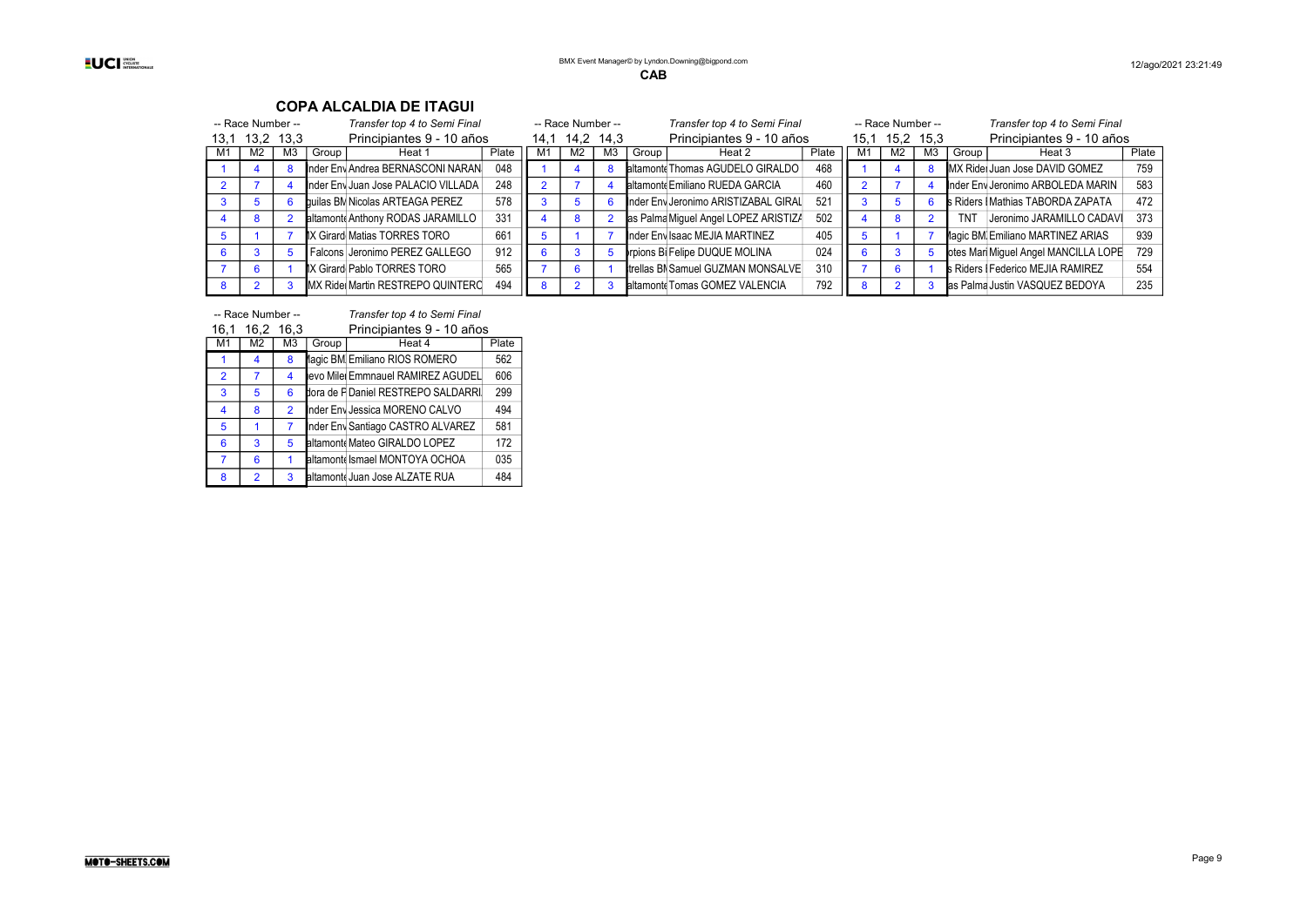#### -- Race Number -- Transfer top 4 to Semi Final -- Race Number -- Transfer top 4 to Semi Final -- Race Number -- Transfer top 4 to Semi Final 17,1 17,2 17,3 Principiantes 11 - 12 años 18,1 18,2 18,3 Principiantes 11 - 12 años 19,1 19,2 19,3 Principiantes 11 - 12 años<br>M1 | M2 | M3 | Group | Heat 1 | Plate | M1 | M2 | M3 | Group | Heat 2 | Plate | M1 | M2 | M3 | G Frame Heat 1 Plate M1 M2 M3 Group Heat 2 Plate M1 M2 M3 Group<br>
Biltamont Samuel GOMEZ GARCIA 791 1 4 8 Falcons Juan Camilo JIMFNFZ GARCIA 736 1 4 8 1 4 8 Biltamonte Samuel GOMEZ GARCIA 791 1 4 8 Falcons Juan Camilo JIMENEZ GARCIA 736 1 4 8 2 7 4 **builas BM Matias SALDARRIAGA RESTR** 761 2 7 4 **altamonte Nicolas CORREA PERDOMO** 324 2 7 4 **Inder Envigado SANCHEZ PULGARIN** 272 3 5 6 6 3 5 6 Magic BM Juan Jose LOPERA GRAJALE 589 3 5 6 Coles Mari Juan Diego RESTREPO QUINT 028 4 8 2 4 8 2 altamonte Emiliano ESTRADA ACEVEDO 820 5 1 7 nder Envi Mathias ESCOBAR UPEGUI 626 5 1 7 altamonte Mateo IDARRAGA ARENAS 802 5 1 7 6 3 5 ners Bike Samuel ARBELAEZ ARANGO 796 6 3 5 altamonte Santiago HOLGUIN HINCAPIE 396 6 3 5 ners Bike Nicolas AGUDELO SOTO 492 7 6 1 1 Cristophe Cristophe Riders BMX Cristobal PAREJA ZULUAGA 151 | 7 6 1 Saltamonte Juan Andres SANCHEZ CASTRI 8 2 3 BMX GirardotaJuan Jose MORALES VALDERRAMA 562 8 2 3 8 2 3 Nuevo MilenioSamuel RESTREPO PATIÑO 630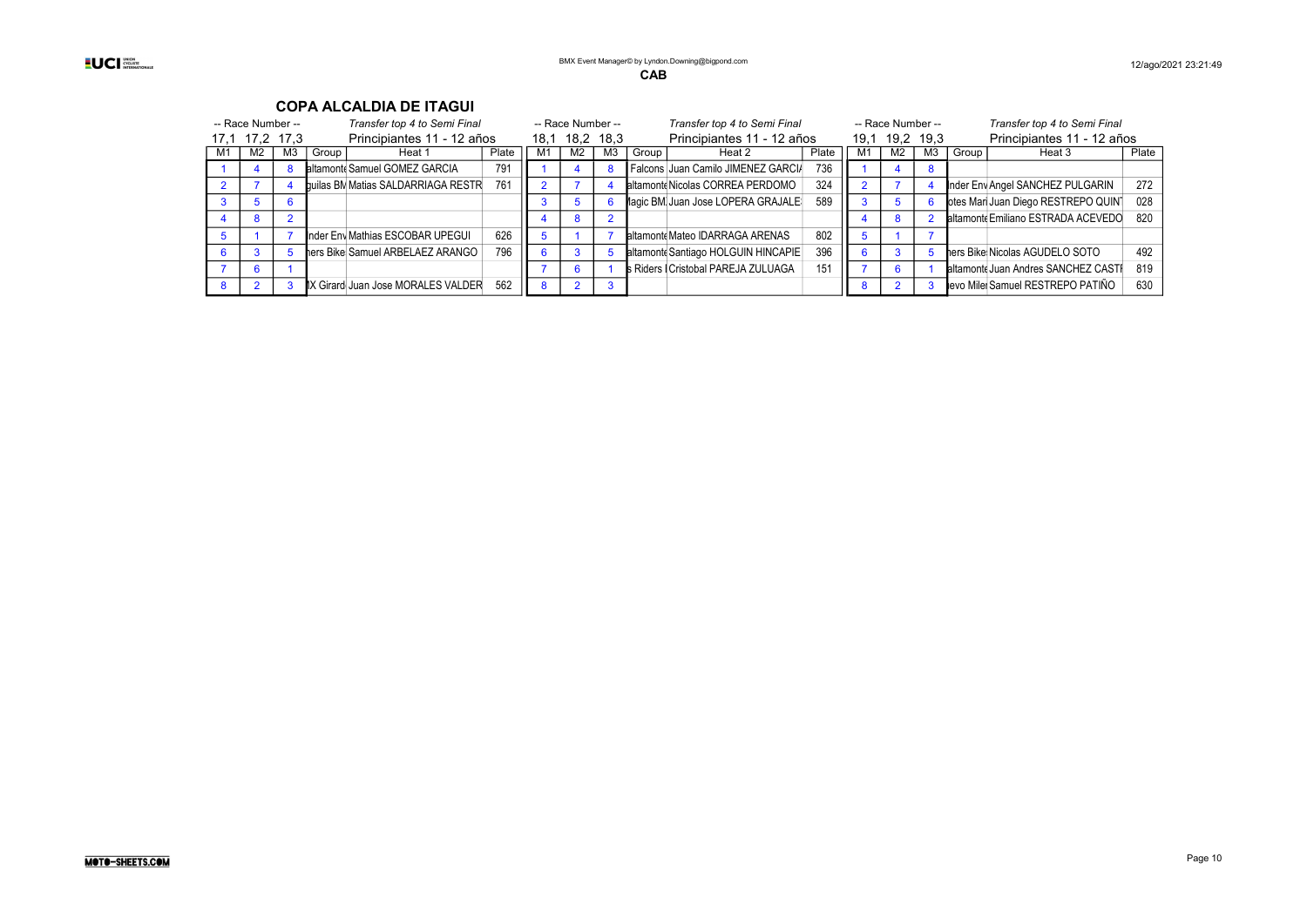#### -- Race Number -- Transfer top 4 to Semi Final -- Race Number -- Transfer top 4 to Semi Final -- Race Number -- Transfer top 4 to Semi Final -- Race Number -- Transfer top 4 to Semi Final -- Race Number -- Transfer top 4 t 20,1 20,2 20,3 Principiantes 13 - 14 años 21,1 21,2 21,3 Principiantes 13 - 14 años 22,1 22,2 22,3 Principiantes 13 - 14 años<br>M1 | M2 | M3 | Group | Heat 1 | Plate | M1 | M2 | M3 | Group | Heat 2 | Plate | M1 | M2 | M3 | G Frace M1 M2 M3 Group Heat 2 Plate M1 M2 M3 Group Heat 3<br>Magic BM Miguel Angel GONZALEZ SOT 564 1 4 8 builas BM Pablo ROSAS RESTREPO 1 4 8 Biltamonte Santiago CASTAÑO ESTRADA 033 1 4 8 Magic BM Miguel Angel GONZALEZ SOT 564 1 4 8 Builas BM Pablo ROSAS RESTREPO 574 2 7 4 2 7 4 30 2 7 4 2 2 7 4 30 2 7 4 30 2 2 7 4 30 2 2 7 4 30 2 393 3 5 6 Bam Bike Maicol ARANGO GOMEZ 654 3 5 6 Elite BMX Jeronimo GALVIS GARCIA 11 3 5 6 Bas Palma Mateo URIBE LONDOÑO 406 4 8 2 Builas BM Samuel BENITEZ GUZMAN 540 4 8 2 SBacala Alejandro ACEVEDO AGUDEL 775 4 8 2 MX Rider Juan Manuel BEDOYA LARA 990 5 1 7 7 5 1 7 Aguilas BM Mateo ARROYAVE RAMIREZ 617 5 1 7 6 3 5 6 3 5 6 3 5 6 3 5 6 3 5 6 3 5 6 7 8  $\sqrt{3}$ 7 6 | 1 Magic BM Juan Felipe CORREA GARCIA 512 | 7 | 6 | 1 Mader Env Jeronimo RUIZ HENAO | 125 | 7 | 6 | 1 MX Girard Santiago CEDEÑO MEJIA | 569 8 2 3 TNT Alejandro VILLA VASQUEZ 334 8 2 3 altamonte William Andres BALLESTEROS 821 8 2 3 Bam Bike Edwin TAMAYO AVENDAÑO 263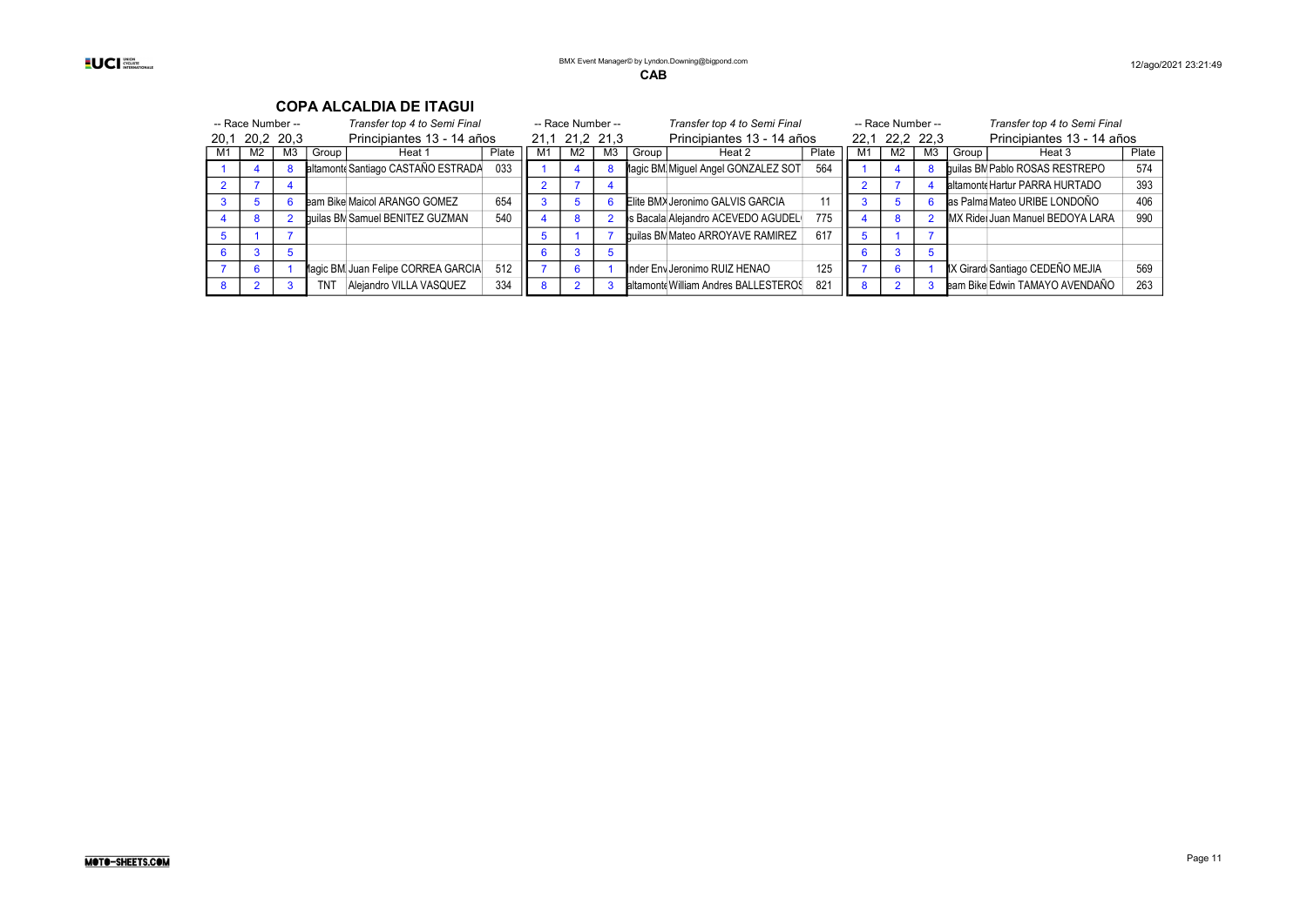#### **UCI** Stern Deck

| -- Race Number -- |                |    |                            | Transfer top 4 to Final             |       |    | -- Race Number -- |    |       | Transfer top 4 to Final              |       |  |
|-------------------|----------------|----|----------------------------|-------------------------------------|-------|----|-------------------|----|-------|--------------------------------------|-------|--|
|                   | 23.1 23.2 23.3 |    | Principiantes 15 - 16 años |                                     |       |    | 24,1 24,2 24,3    |    |       | Principiantes 15 - 16 años           |       |  |
| M1                | M2             | M3 | Group                      | Heat 1                              | Plate | M1 | M2                | M3 | Group | Heat 2                               | Plate |  |
|                   |                | 8  |                            | Inder Env David PELAEZ GALLEGO      | 169   |    |                   | 8  |       | awana B Miquel Angel CARMONA LONI    | 573   |  |
| 2                 |                | 4  |                            | lagic BM Santiago ARISTIZABAL SANCI | 959   | 2  |                   | 4  |       |                                      |       |  |
| 3                 | 5              | 6  |                            | Inder Env Felipe ESCOBAR HURTADO    | 408   | 3  | 5                 | 6  |       | IX Girard Angelo CASTRILLON BOHOR(   | 980   |  |
|                   | 8              | 2  |                            |                                     |       |    | 8                 | 2  |       | quilas BM Ostyn David CASTAÑEDA FAJ  | 840   |  |
| 5                 |                |    |                            |                                     |       |    |                   |    |       |                                      |       |  |
| 6                 | 3              | 5  |                            |                                     |       | 6  |                   | 5  |       |                                      |       |  |
|                   | 6              |    |                            | lagic BM Jose Daniel PEREZ RIVILLAS | 927   |    | 6                 |    |       | Inder Env Juan David VALENCIA FIGUEF | 437   |  |
| 8                 |                | 3  |                            | Elite BMX Sebastian LOTERO GOMEZ    | 636   | 8  |                   | 3  |       | Paisitas I Santiago CORREA ESTRADA   | 545   |  |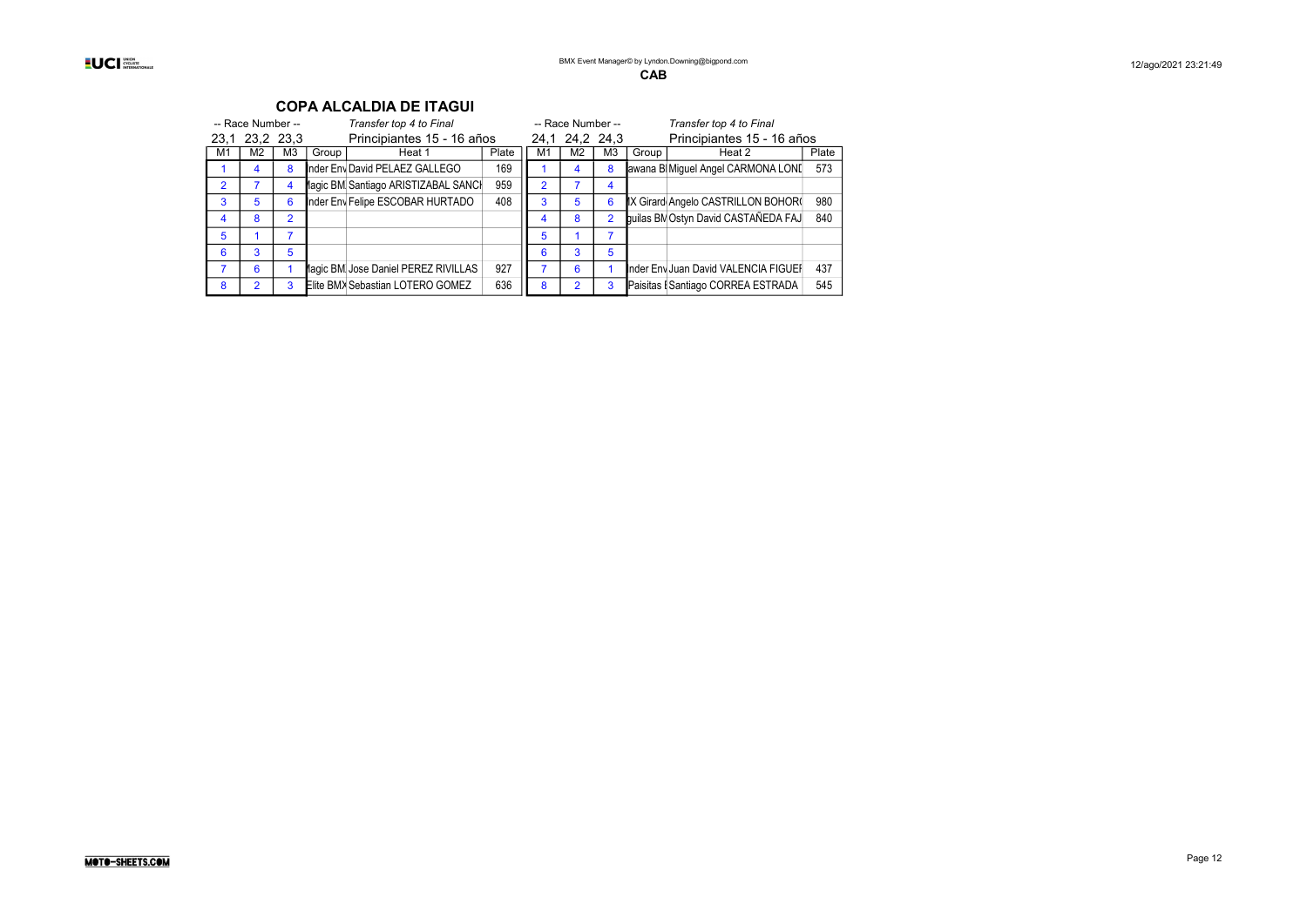| -- Race Number -- |                |                |       | Transfer top 4 to Final             |       |    | -- Race Number -- |                |       | Transfer top 3 to Final            |       |
|-------------------|----------------|----------------|-------|-------------------------------------|-------|----|-------------------|----------------|-------|------------------------------------|-------|
|                   | 25,1 25,2 25,3 |                |       | Novatos 9 - 10 años                 |       |    | 26.1 26.2 26.3    |                |       | Novatos 9 - 10 años                |       |
| M1                | M2             | M <sub>3</sub> | Group | Heat 1                              | Plate | M1 | M <sub>2</sub>    | M <sub>3</sub> | Group | Heat 2                             | Plate |
|                   | 4              | 8              |       | builas BN Jacobo JURADO BOTERO      | 673   |    |                   | 8              |       | altamont Sebastian RENDON GONZALE  | 199   |
| 2                 |                | 4              |       |                                     |       |    |                   | 4              |       |                                    |       |
| 3                 | 5              | 6              |       | awana B Emanuel LOPERA ARIAS        | 516   | 3  | 5                 | 6              |       |                                    |       |
| 4                 | 8              | $\overline{2}$ |       | lagic BM Juan Martin GONZALEZ GARC  | 962   | 4  | 8                 | 2              |       | altamonte Jeronimo OSPINA CARDONA  | 794   |
| 5                 |                |                |       |                                     |       | 5  |                   |                |       |                                    |       |
| 6                 | 3              | 5              |       | Elite BM> Miquel Angel CASTAÑEDA CO | 852   | 6  | 3                 | 5              |       |                                    |       |
|                   | 6              |                |       |                                     |       |    | 6                 |                |       | <b>IMX Ridel Martin ZEA BEDOYA</b> | 555   |
| 8                 | 2              | 3              |       | levo Mile Matias ZAPATA PALENCIA    | 611   | 8  | າ                 | 3              |       | Is Bacala Matias URIBE VARGAS      | 911   |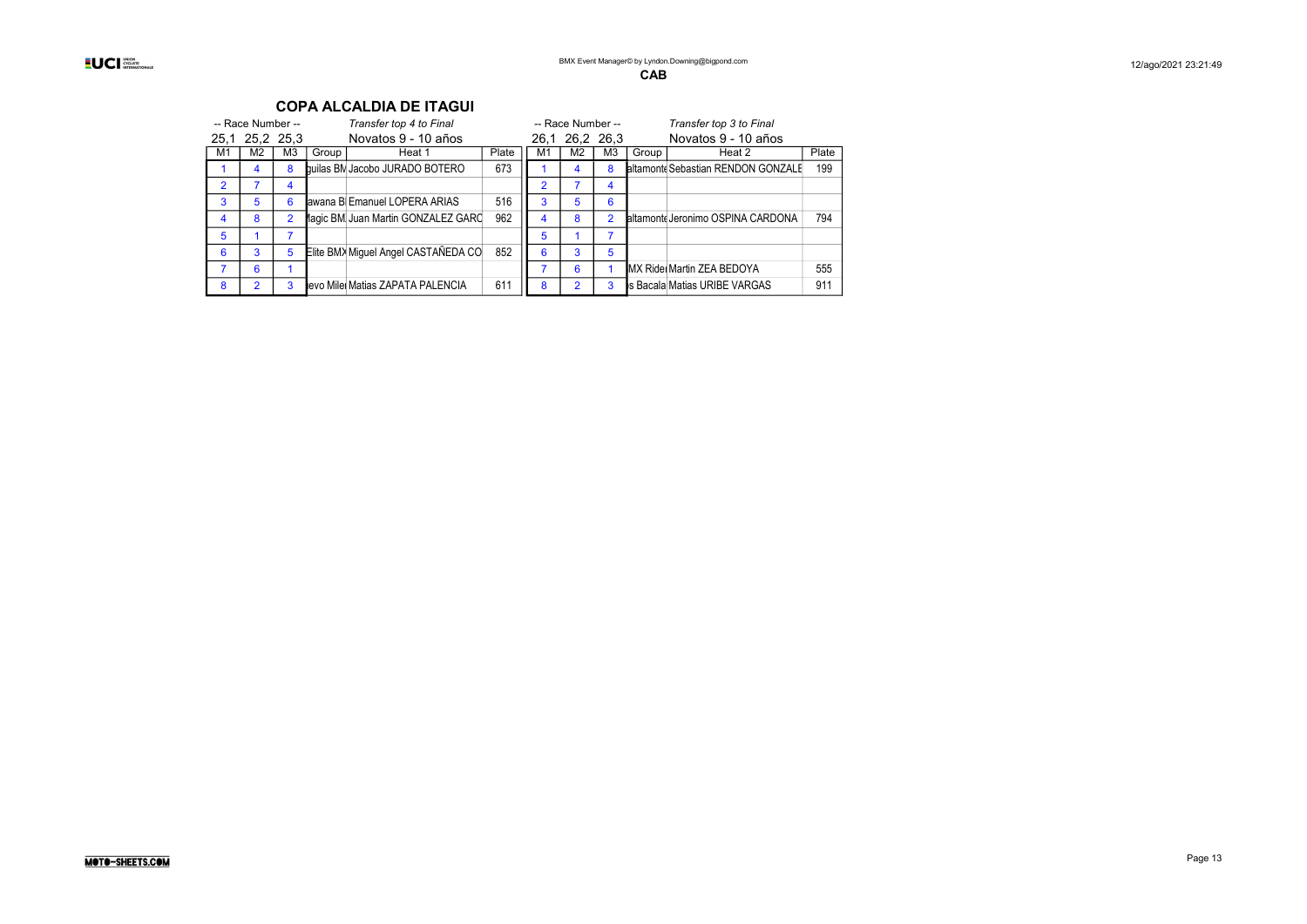|                | -- Race Number -- |                |       | Transfer top 5 to Final               |     |  |  |
|----------------|-------------------|----------------|-------|---------------------------------------|-----|--|--|
|                | 27,1 27,2 27,3    |                |       | Novatos 11 - 12 años infantil         |     |  |  |
| M1             | M2                | M3             | Group | Heat 1                                |     |  |  |
|                | 4                 | 8              |       | altamont Ismael RIOS ACEVEDO          | 327 |  |  |
| $\overline{2}$ | 7                 | 4              |       | Inder Env Alejandro SEPULVEDA MORA    | 656 |  |  |
| 3              | 5                 | 6              |       | MX Ride Miguel Angel ZULUAGA ARCIL    | 703 |  |  |
| 4              | 8                 | $\overline{2}$ |       |                                       |     |  |  |
| 5              |                   | 7              |       | IX Girard Daniel CADAVID VALENCIA     | 037 |  |  |
| 6              | 3                 | 5              |       | ladores / Daniel Esteban MONTIEL VELI | 620 |  |  |
|                | 6                 |                |       | MX Ride Marco SANTAMARIA BOLAÑO       | 693 |  |  |
| 8              | $\overline{2}$    | 3              |       |                                       |     |  |  |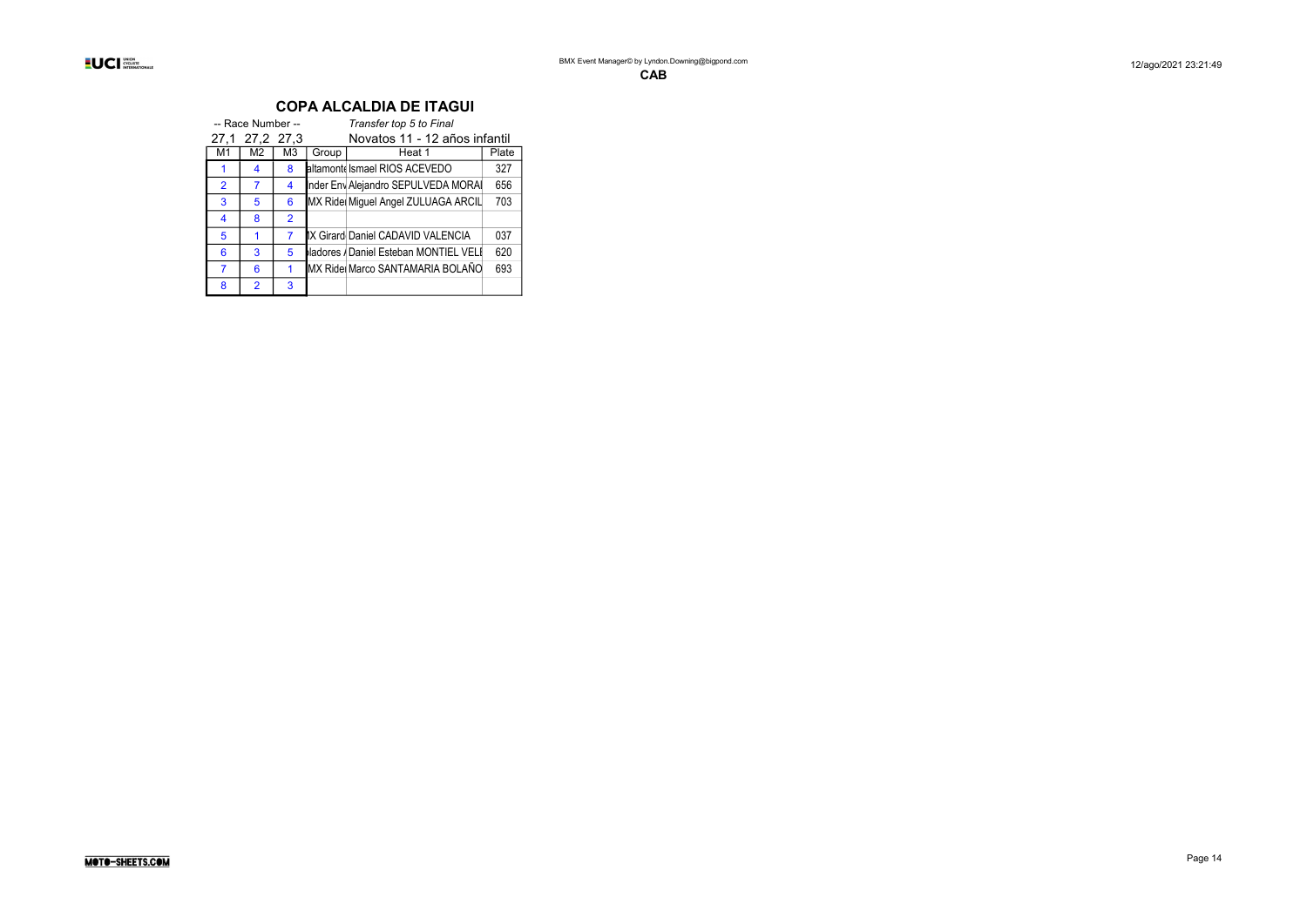| -- Race Number -- |                |                |       | Transfer top 4 to Final                       |       |    | -- Race Number -- |                |       | Transfer top 4 to Final                     |       |
|-------------------|----------------|----------------|-------|-----------------------------------------------|-------|----|-------------------|----------------|-------|---------------------------------------------|-------|
|                   | 28,1 28,2 28,3 |                |       | Novatos 13 - 14 años pre juven 29,1 29,2 29,3 |       |    |                   |                |       | Novatos 13 - 14 años pre juvenil            |       |
| M1                | M2             | M3             | Group | Heat 1                                        | Plate | M1 | M2                | ΜЗ             | Group | Heat 2                                      | Plate |
|                   | 4              | 8              |       |                                               |       |    |                   | 8              |       | altamonte Samuel RESTREPO ROJAS             | 047   |
| $\mathcal{P}$     |                | 4              |       | s Riders   Juan Jose RESTREPO CORRI           | 632   | 2  |                   | 4              |       |                                             |       |
| 3                 | 5              | 6              |       | Pegasso Omar FRANCO SERNA                     | 553   | 3  | 5                 | 6              |       | Inder Env Tomas NIÑO DIOSA                  | 957   |
| 4                 | 8              | $\overline{2}$ |       | awana B Samuel ECHAVARRIA GOMEZ               | 497   |    | 8                 | $\overline{2}$ |       | Inder Env Felipe CHICA URIBE                | 558   |
| 5                 |                |                |       | MX Ride Andres Felipe ZAPATA CHAVA            | 797   | 5  |                   |                |       | <b>s</b> Riders   Sebastian ANTOLINES AMAYA | 814   |
| 6                 | 3              | 5              |       | Inder Env Daniel Andres RODRIGUEZ D(          | 608   | 6  | 3                 | 5              |       | builas BM Mateo CASTAÑO RUIZ                | 746   |
|                   | 6              |                |       | lagic BM Emanuel SOTO CASTAÑO                 | 876   |    | 6                 |                |       |                                             |       |
| 8                 | 2              | 3              |       | Elite BMX Cesar Junior RAMIREZ GARCI          | 716   | 8  | 2                 | 3              |       | lagic BM Jean Paul GIRALDO VAN BOM          | 996   |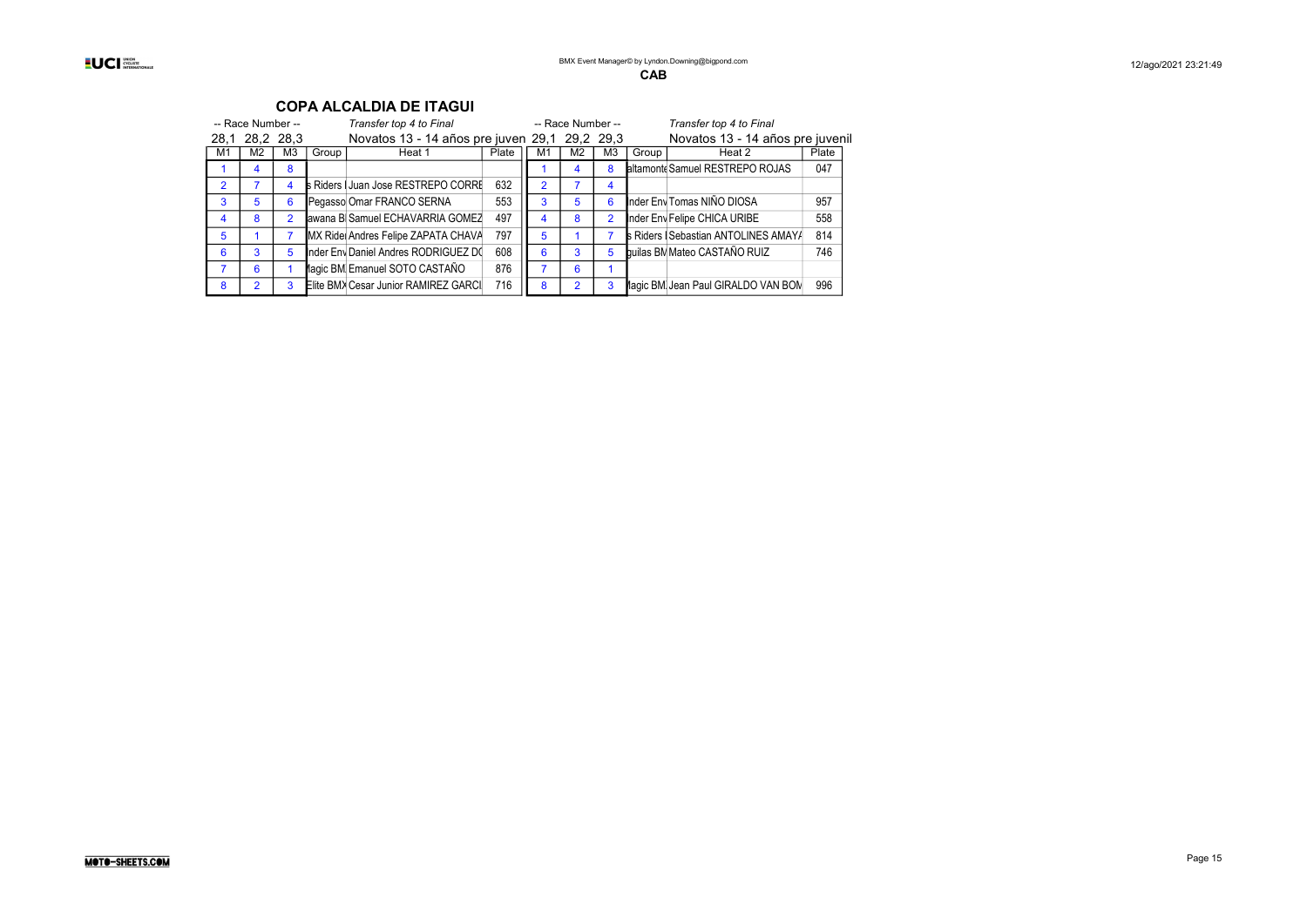|                | -- Race Number -- |                |       | Transfer top 7 to Final            |       |
|----------------|-------------------|----------------|-------|------------------------------------|-------|
| 30.1           | 30,2 30,3         |                |       | Novatos 15 - 16 años juvenil       |       |
| M1             | M2                | M <sub>3</sub> | Group | Heat 1                             | Plate |
|                | 4                 | 8              |       | altamont Julian GALLEGO HERRERA    | 646   |
| $\overline{2}$ | 7                 | 4              |       | altamont Juan Diego HERRERA QUINTI | 428   |
| 3              | 5                 | 6              |       | altamont Kaloy Isaac TORRES HERAZC | 825   |
| 4              | 8                 | $\overline{2}$ |       | Falcons Juan Jose AGUIRRE GIRALDO  | 342   |
| 5              |                   | 7              |       | levo Mile Thomas GIRALDO CHAVERR/  | 942   |
| 6              | 3                 | 5              |       | Paisitas I Tomas MONTES GOMEZ      | 999   |
| 7              | 6                 |                |       | Inder Env Samuel URREGO FRANCO     | 165   |
| 8              | $\mathfrak{p}$    | 3              |       | Inder Env Matias PEREZ CASTRILLON  | 582   |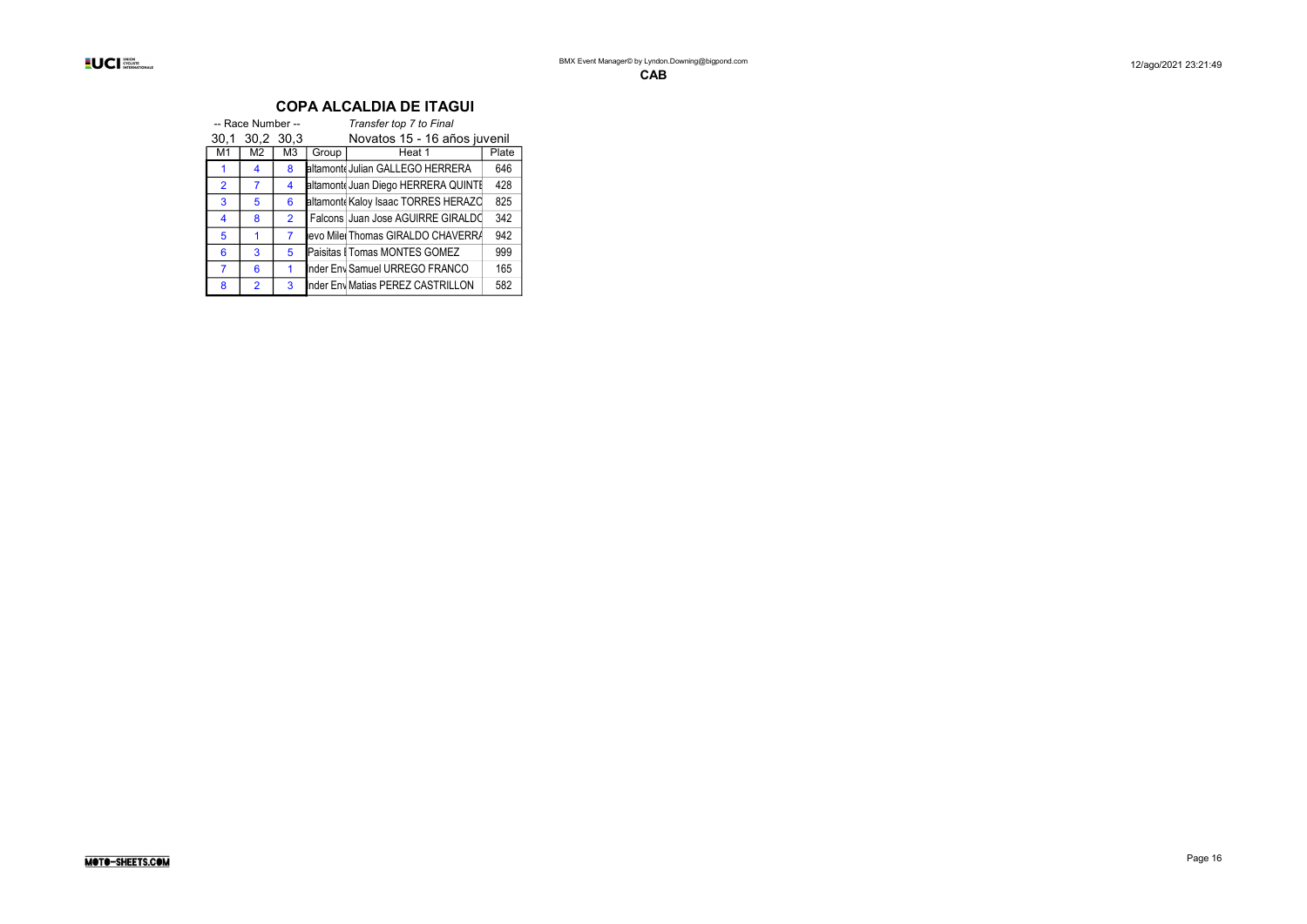|                | -- Race Number -- |                |       | Transfer top 4 to Final            |       |  |  |  |  |  |
|----------------|-------------------|----------------|-------|------------------------------------|-------|--|--|--|--|--|
|                | 31,1 31,2 31,3    |                |       | Novatos 17 años y mas mayores      |       |  |  |  |  |  |
| M1             | M <sub>2</sub>    | M3             | Group | Heat 1                             | Plate |  |  |  |  |  |
|                | 4                 | 8              |       |                                    |       |  |  |  |  |  |
| $\overline{2}$ | 7                 | 4              |       | Inder Env Matias GOMEZ VELASQUEZ   | 922   |  |  |  |  |  |
| 3              | 5                 | 6              |       |                                    |       |  |  |  |  |  |
| 4              | 8                 | $\overline{2}$ |       | IX Girard Luis David HENAO FORONDA | 989   |  |  |  |  |  |
| 5              |                   |                |       | s Bacala Camilo Andres MARIN GONZA | 093   |  |  |  |  |  |
| 6              | 3                 | 5              |       | hers Bike Luis Miquel RUIZ PELAES  | 287   |  |  |  |  |  |
| 7              | 6                 |                |       |                                    |       |  |  |  |  |  |
| 8              | $\overline{2}$    | 3              |       | rpions Bi Juan Manuel GOMEZ VASQUE | 822   |  |  |  |  |  |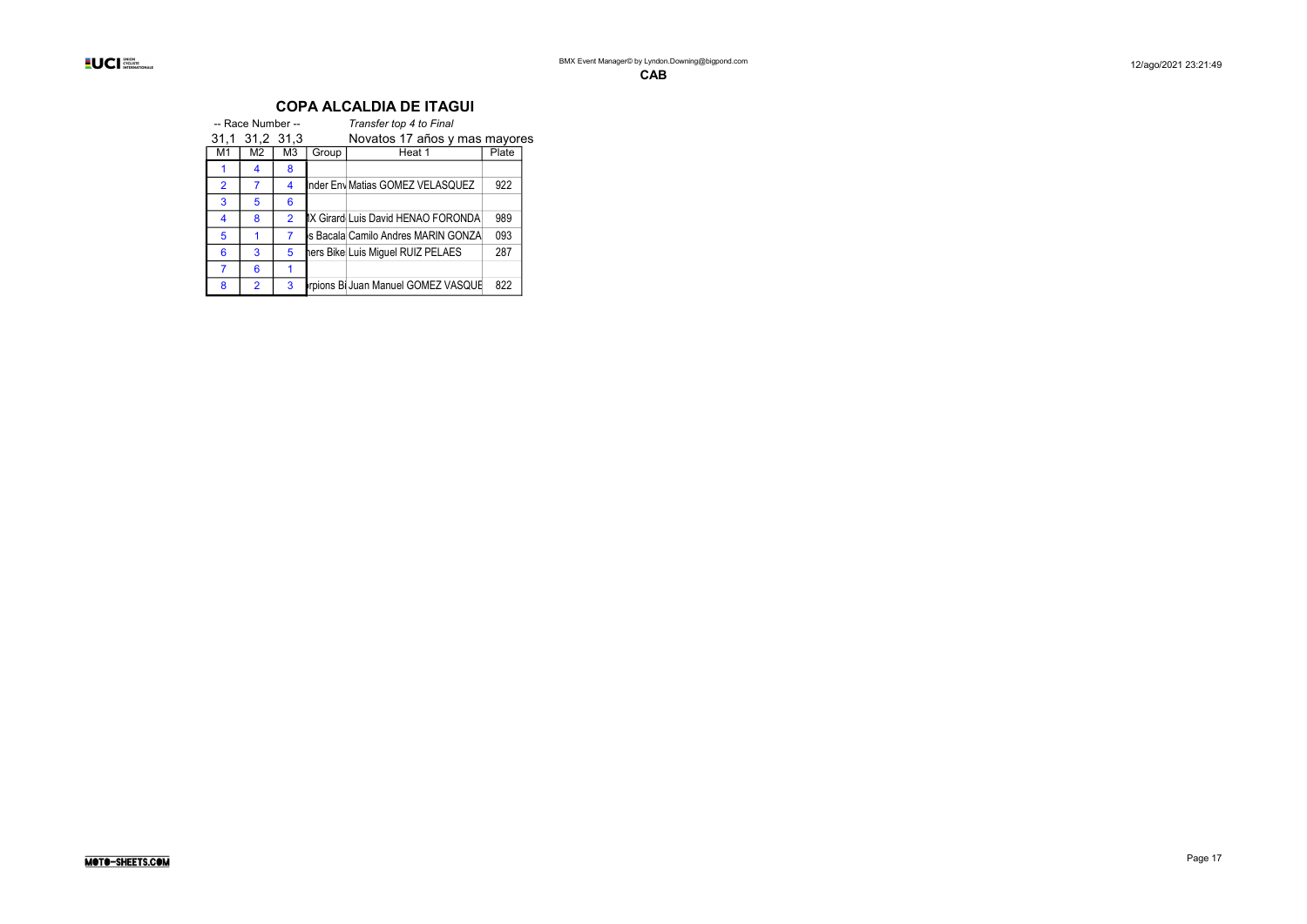|                | -- Race Number -- |    |       | Transfer top 2 to Final               |       |
|----------------|-------------------|----|-------|---------------------------------------|-------|
|                | 32,1 32,2 32,3    |    |       | Expertos 8 años                       |       |
| M1             | M2                | M3 | Group | Heat 1                                | Plate |
|                | 4                 | 8  |       |                                       |       |
| $\overline{2}$ | 7                 | 4  |       |                                       |       |
| 3              | 5                 | 6  |       | ls Bacala Jose Emiliano BARRIENTOS Al | 526   |
| 4              | 8                 | 2  |       |                                       |       |
| 5              |                   | 7  |       | Elite BMX Emiliano SAMPEDRO GONZAI    | 910   |
| 6              | 3                 | 5  |       |                                       |       |
|                | 6                 |    |       |                                       |       |
| 8              | $\overline{2}$    | 3  |       | Paisitas I Lorenzo IDARRAGA CELIS     | 34    |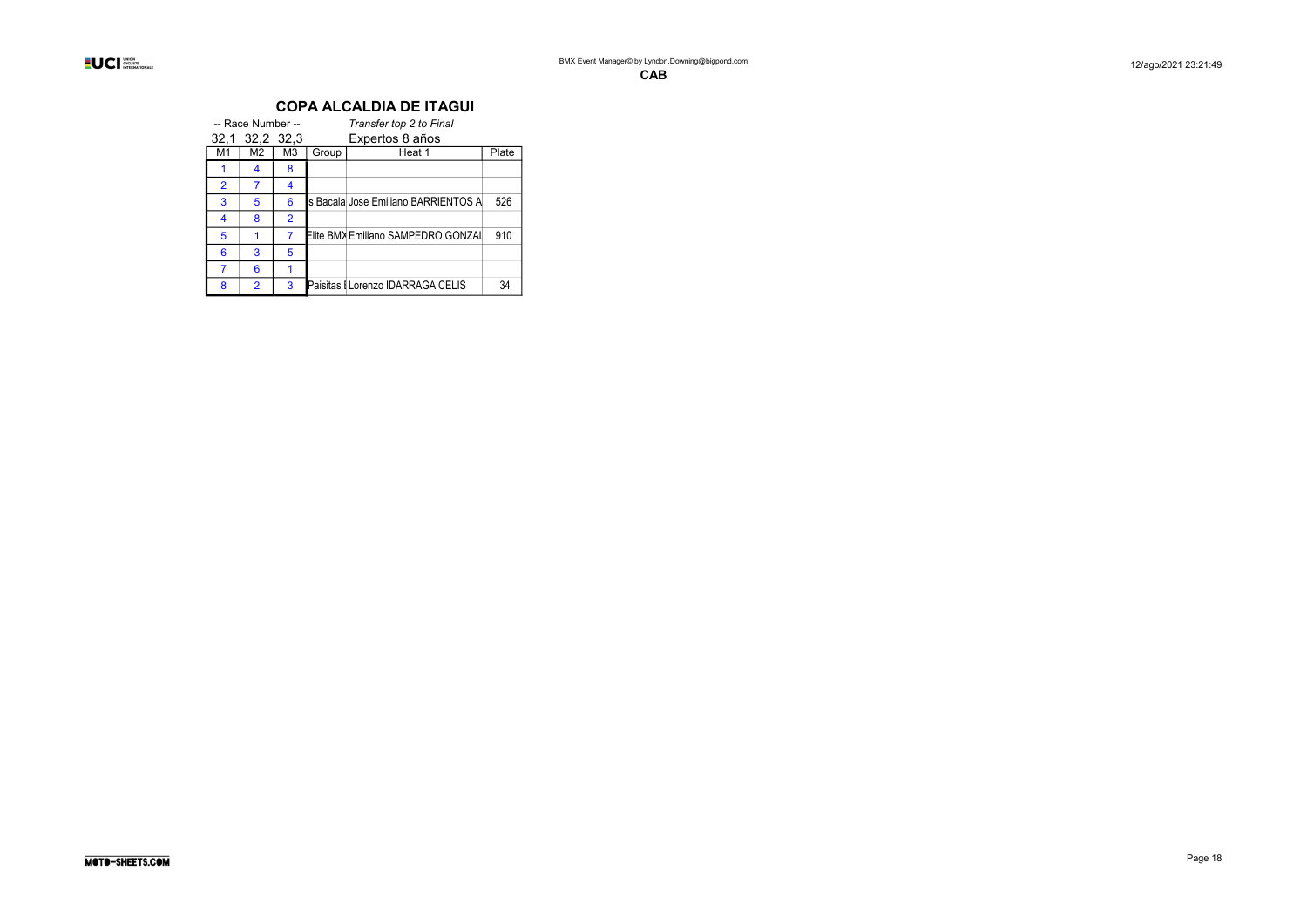|                | -- Race Number -- |                |       | Transfer top 2 to Final             |     |
|----------------|-------------------|----------------|-------|-------------------------------------|-----|
|                | 33.1 33.2 33.3    |                |       | Expertos 10 años                    |     |
| М1             | M2                | M3             | Group | Plate                               |     |
|                | 4                 | 8              |       |                                     |     |
| $\overline{2}$ | 7                 | 4              |       |                                     |     |
| 3              | 5                 | 6              |       | Is Bacala Juan Esteban GIRALDO GOMI | 912 |
| 4              | 8                 | $\overline{2}$ |       |                                     |     |
| 5              |                   | 7              |       | altamont Juan Jose ECHAVARRIA GALI  | 011 |
| 6              | 3                 | 5              |       | builas BN Jeronimo ARBELAEZ ALVAREI | 533 |
|                | 6                 | 1              |       |                                     |     |
| 8              | $\overline{2}$    | 3              |       |                                     |     |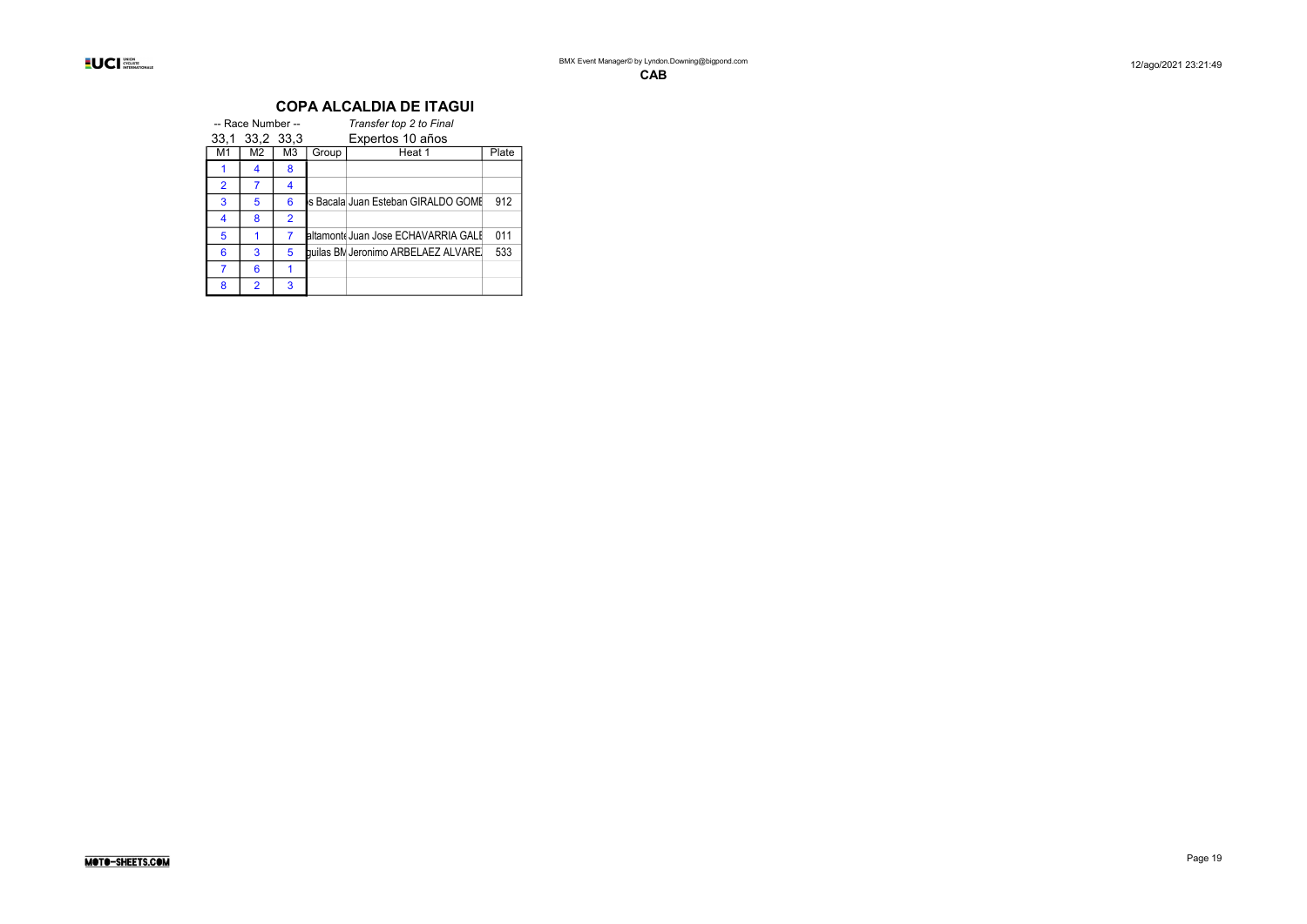|                | -- Race Number -- |                |       | Transfer top 7 to Final               |       |
|----------------|-------------------|----------------|-------|---------------------------------------|-------|
| 34.1           | 34,2 34,3         |                |       | Expertos 12 años                      |       |
| M1             | M2                | M3             | Group | Heat 1                                | Plate |
|                | 4                 | 8              |       | as Palma Matias ESTEVEZ GONZALEZ      | 503   |
| $\overline{2}$ | 7                 | 4              |       | Inder Envisaac GIRALDO VALDEZ         | 573   |
| 3              | 5                 | 6              |       | altamont Mathias SERNA RESTREPO       | 026   |
| 4              | 8                 | $\overline{2}$ |       | MX Ride Nicolas GUZMAN CORREA         | 507   |
| 5              | 1                 | 7              |       | Inder Env Jacobo VELASQUEZ OSORIO     | 672   |
| 6              | 3                 | 5              |       | Inder Env Juan Sebastian ARCILA VALEI | 830   |
| 7              | 6                 | 1              |       | Inder Env Martin VASQUEZ PAREDES      | 592   |
| 8              | $\overline{2}$    | 3              |       | Inder Env Jacobo TORO MONTAÑEZ        | 865   |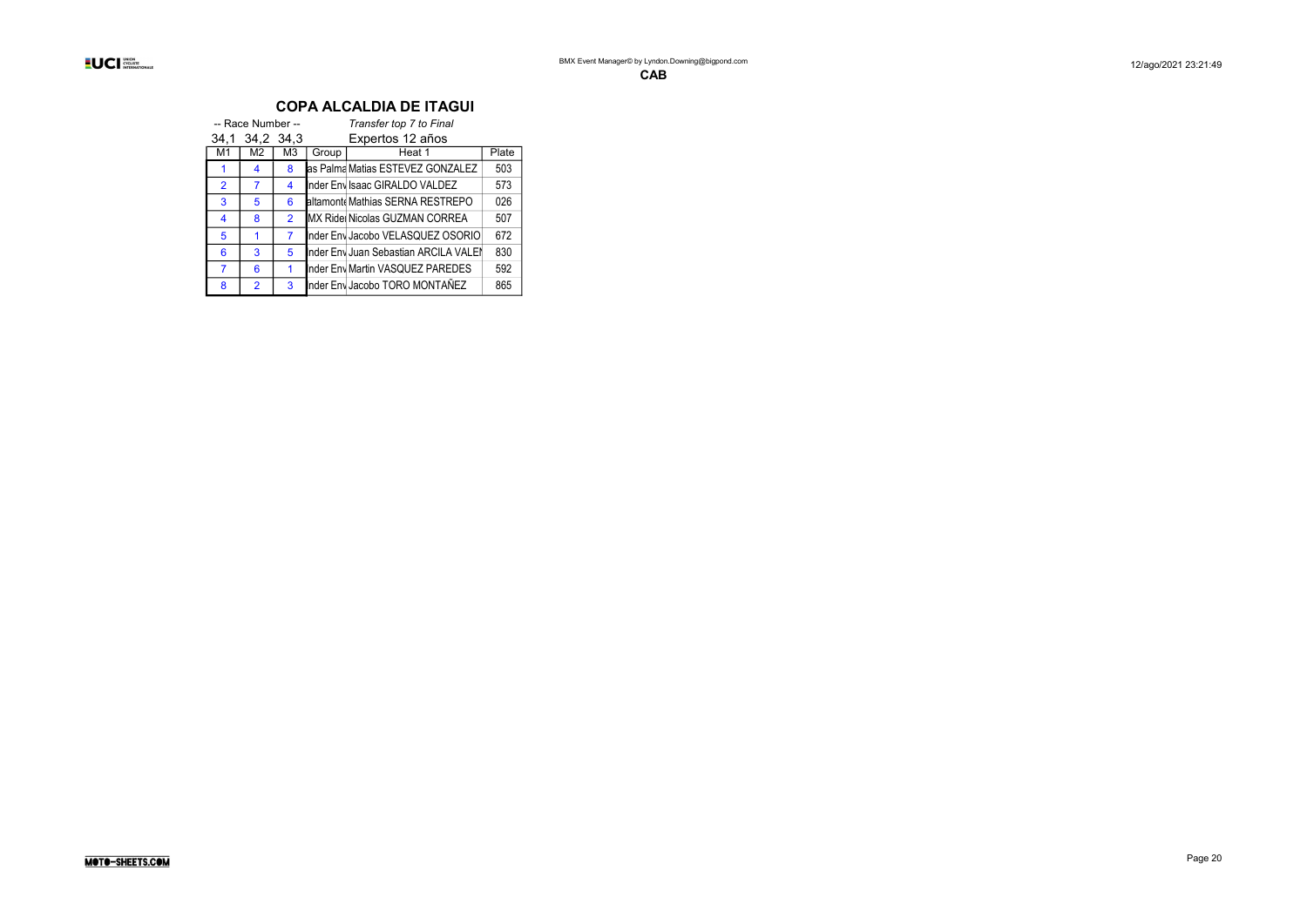|  | <b>INION</b><br>CYCLISTE<br><b>INTERNATIONALE</b> |
|--|---------------------------------------------------|
|--|---------------------------------------------------|

| -- Race Number -- |                |                |       | Transfer top 4 to Final            |       |               | -- Race Number -- |                |       | Transfer top 3 to Final                    |       |
|-------------------|----------------|----------------|-------|------------------------------------|-------|---------------|-------------------|----------------|-------|--------------------------------------------|-------|
|                   | 35.1 35.2 35.3 |                |       | Expertos 13 años                   |       |               | 36.1 36.2 36.3    |                |       | Expertos 13 años                           |       |
| M1                | M <sub>2</sub> | M <sub>3</sub> | Group | Heat 1                             | Plate | M1            | M <sub>2</sub>    | M <sub>3</sub> | Group | Heat 2                                     | Plate |
|                   | 4              | 8              |       |                                    |       |               |                   | 8              |       |                                            |       |
| $\mathcal{P}$     |                | 4              |       | MX Ride Andres Felipe GUZMAN ALVAI | 084   | $\mathcal{P}$ |                   | 4              |       |                                            |       |
| 3                 | 5              | 6              |       |                                    |       |               | 5                 | 6              |       | <b>IMX Ridel Juan Esteban BERMUDEZ BEI</b> | 166   |
| 4                 | 8              | $\overline{2}$ |       | lagic BM Miguel Angel MAZO GOMEZ   | 723   |               | 8                 | $\overline{2}$ |       | <b>MX Ridel Mateo BUSTAMANTE HOYOS</b>     | 734   |
| 5                 |                |                |       | Inder Env Samuel MARULANDA GIL     | 510   | 5             |                   |                |       |                                            |       |
| 6                 | 3              | 5              |       | builas BM Isaac MAYA BEDOYA        | 316   | 6             | 3                 | 5              |       |                                            |       |
|                   | 6              |                |       | MX Ride Samuel TRUJILLO MURILLO    | 524   |               | 6                 |                |       | s Bacala Jeronimo ORTEGA ORTEGA            | 609   |
| 8                 | 2              | 3              |       |                                    |       | 8             |                   | 3              |       | Inder Env Isaak BARRIENTOS GALLEGO         | 596   |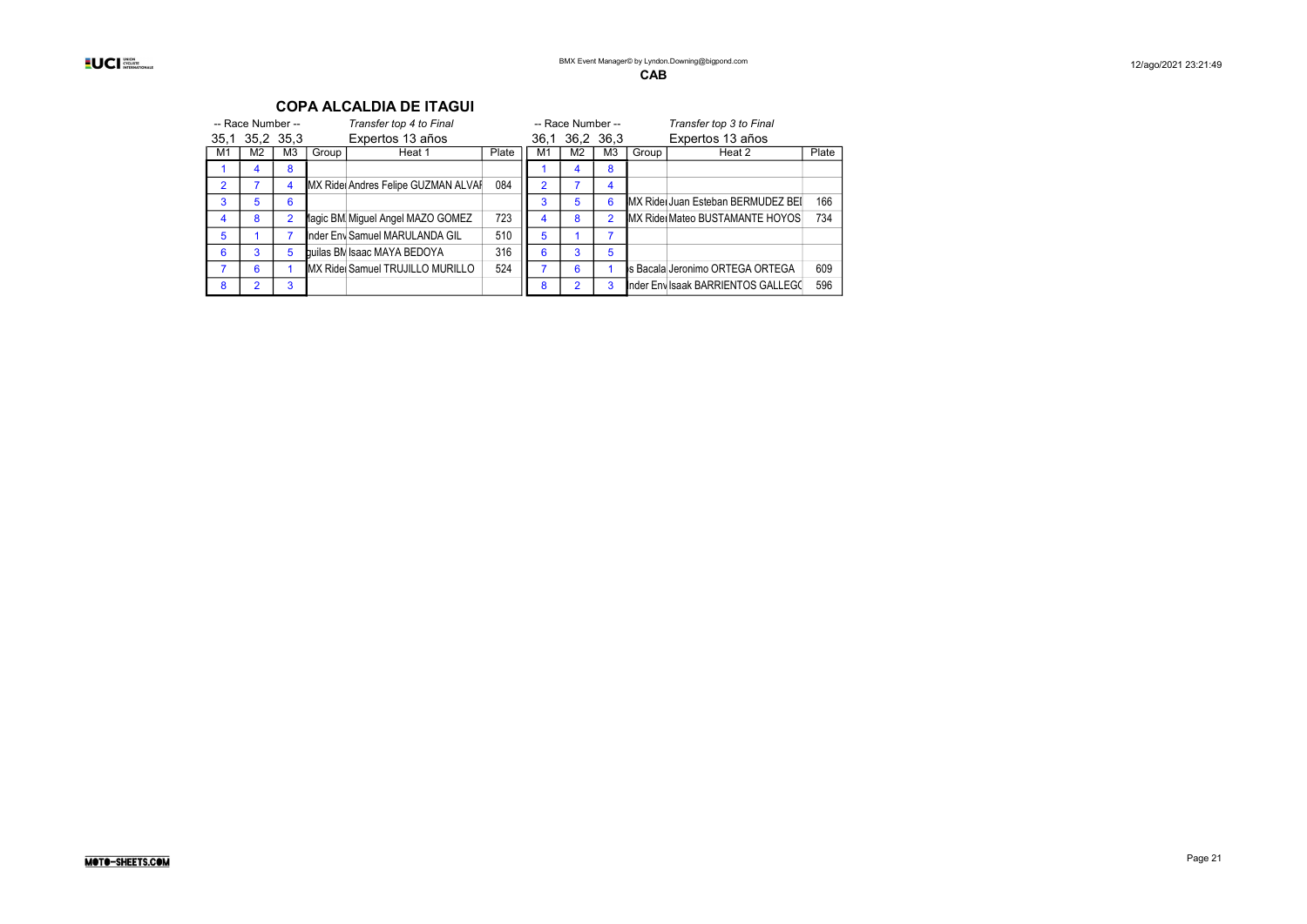|                | -- Race Number -- |                                    |       | Transfer top 3 to Final             |       |  |  |  |
|----------------|-------------------|------------------------------------|-------|-------------------------------------|-------|--|--|--|
|                |                   | Expertos 14 años<br>37.1 37.2 37.3 |       |                                     |       |  |  |  |
| М1             | M2                | M3                                 | Group | Heat 1                              | Plate |  |  |  |
|                | 4                 | 8                                  |       |                                     |       |  |  |  |
| $\overline{2}$ | 7                 | 4                                  |       | rpions Bi Emanuel QUINTERO SEPULVI  | 751   |  |  |  |
| 3              | 5                 | 6                                  |       | ls Bacala Juan Jose ARANGO PATIÑO   | 691   |  |  |  |
| 4              | 8                 | $\overline{2}$                     |       |                                     |       |  |  |  |
| 5              |                   | 7                                  |       |                                     |       |  |  |  |
| 6              | 3                 | 5                                  |       |                                     |       |  |  |  |
|                | 6                 |                                    |       | lagic BM Demian Yheriel RESTREPO GI | 719   |  |  |  |
| 8              | $\overline{2}$    | 3                                  |       | Inder Env Tomas CORDOBA MONTOYA     | 420   |  |  |  |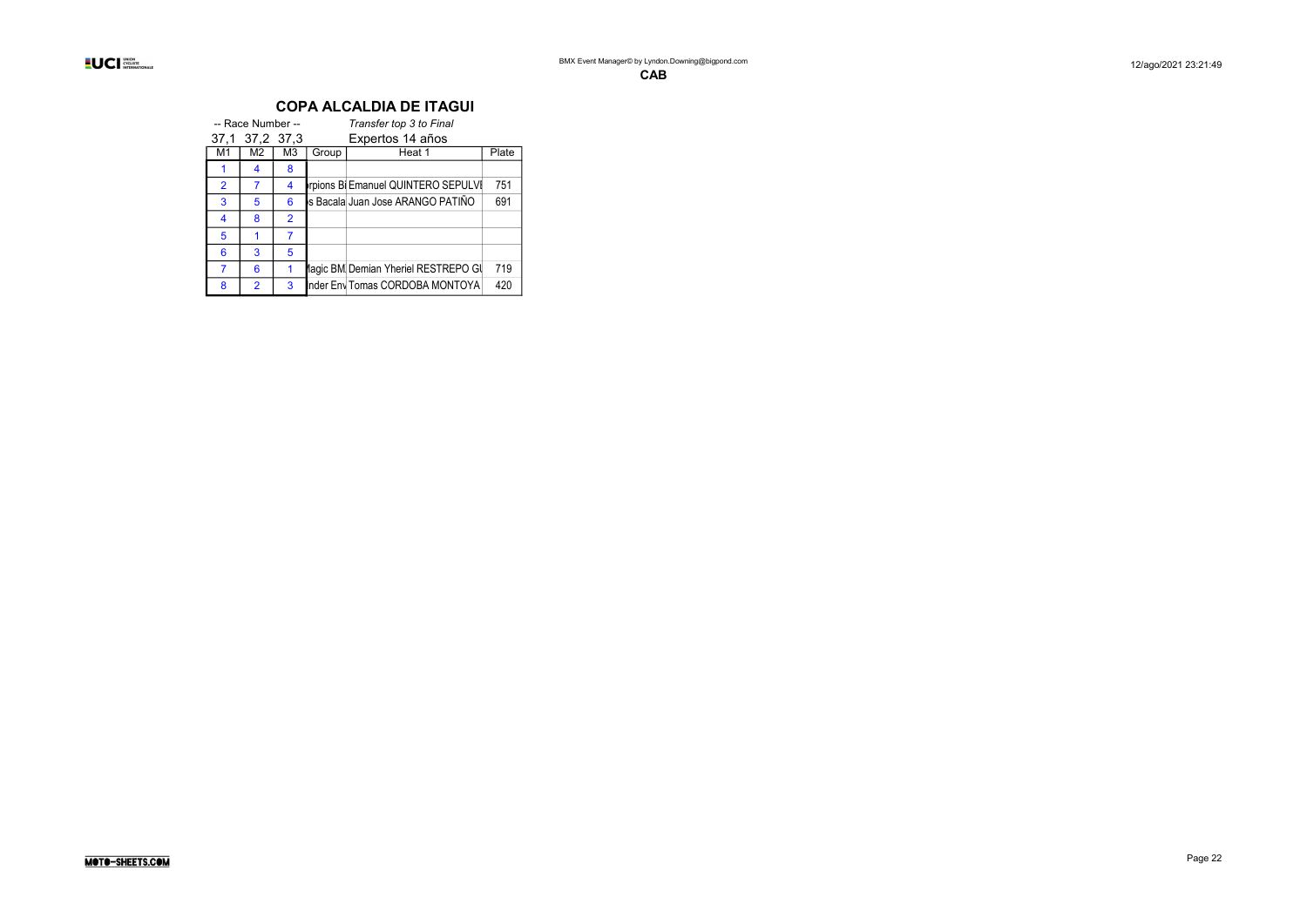|                | -- Race Number -- |                |       | Transfer top 3 to Final               |       |
|----------------|-------------------|----------------|-------|---------------------------------------|-------|
|                | 38,1 38,2 38.3    |                |       | Expertos 15 años                      |       |
| M1             | M2                | M <sub>3</sub> | Group | Heat 1                                | Plate |
|                | 4                 | 8              |       | s Riders   Cristian Andres RENDON SAN | 779   |
| $\overline{2}$ | 7                 | 4              |       |                                       |       |
| 3              | 5                 | 6              |       | altamont Tomas PEREZ RAIGOZA          | 920   |
| 4              | 8                 | $\overline{2}$ |       | Inder Env Nicolas RESTREPO ALVAREZ    | 893   |
| 5              |                   | 7              |       |                                       |       |
| 6              | 3                 | 5              |       |                                       |       |
| 7              | 6                 |                |       | altamont Juan Manuel GALLO GONZAL     | 827   |
| 8              | $\overline{2}$    | 3              |       |                                       |       |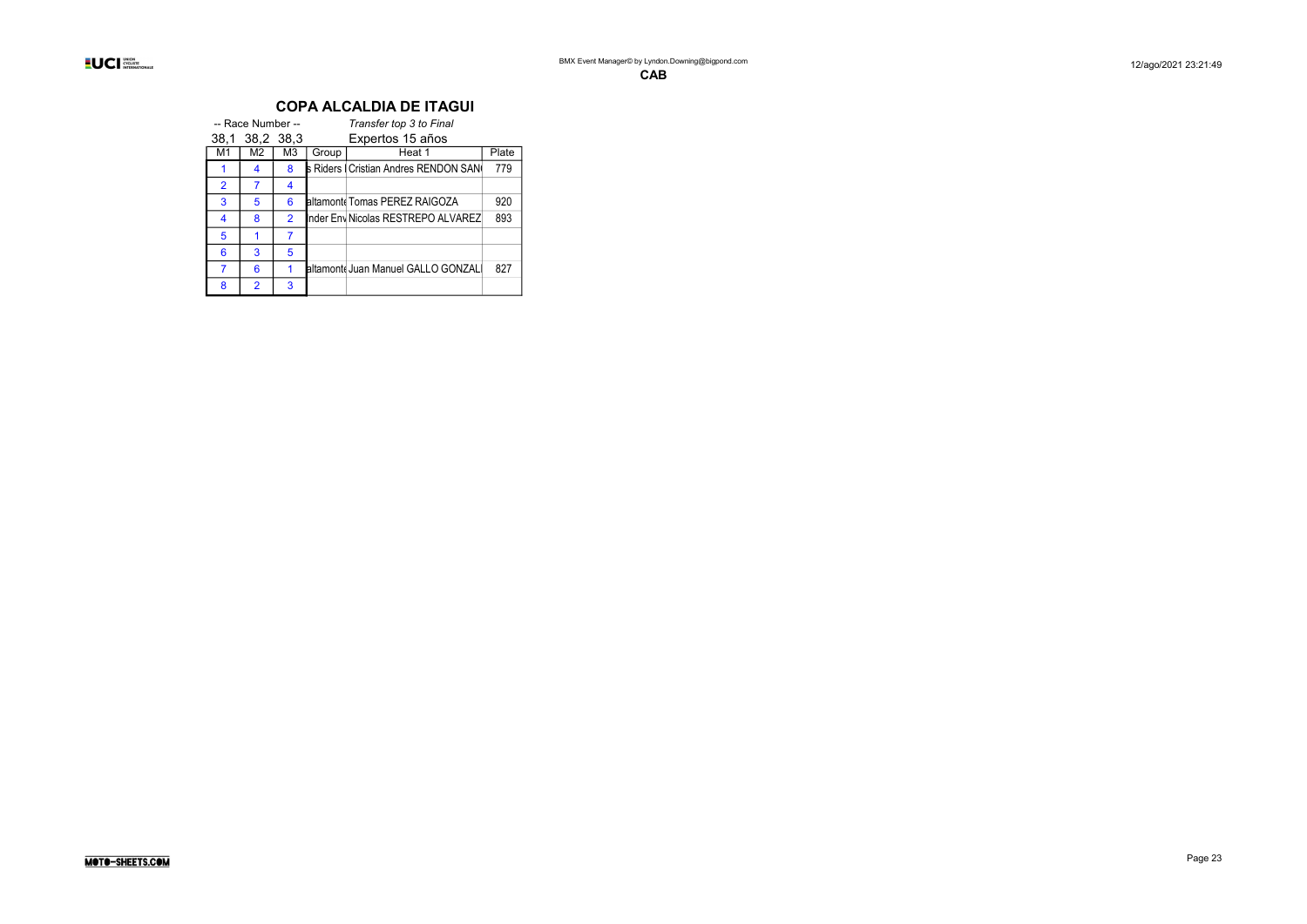#### -- Race Number -- Transfer top 4 to Final -- Race Number -- Transfer top 4 to Final -- Race Number -- Transfer top 4 to Final -- Race Number -- Transfer top 4 to Final -- Race Number -- Transfer top 4 to Final -- 39.1 39,1 39,2 39,3 Expertos 16 años 40,1 40,2 40,3 Expertos 16 años M1 M2 M3 Group Heat 1 Plate M1 M2 M3 Group Heat 2 Plate<br>1 4 8 Inder Fny Tomas GOMEZ CALLE 368 1 4 8 Incins Bi Juan Jose FCHAVARRIA SOT(565 1 4 8 Inder Environmas GOMEZ CALLE 368 1 4 8 Indions Billuan Jose ECHAVARRIA SOTO 2 7 4 altamonte Thomas MARTINEZ RESTREF 705 2 7 4 MX Ridel Samuel ECHAVARRIA CARVA 539 3 5 6 Inder Enviewanuel VARGAS RAMIREZ 882 3 5 6 MX Rider Mateo CATAÑO ALVAREZ 861 4 8 2 Magic BM Esteban VELASCO DELGADO 936 5 1 7 S Bacala Joshua David SALDAÑA VELE 097 6 3 5 SaltamontesEmmanuel TORRES PEREZ 919 6 3 5 7 6 1 MX Ride Matias SUAREZ HINCAPIE 978 1 7 6 1 Inder Envisamuel SALAZAR AVENDAÑO 990 8 2 3 otes Mari Tomas GALLO DUQUE 236 8 2 3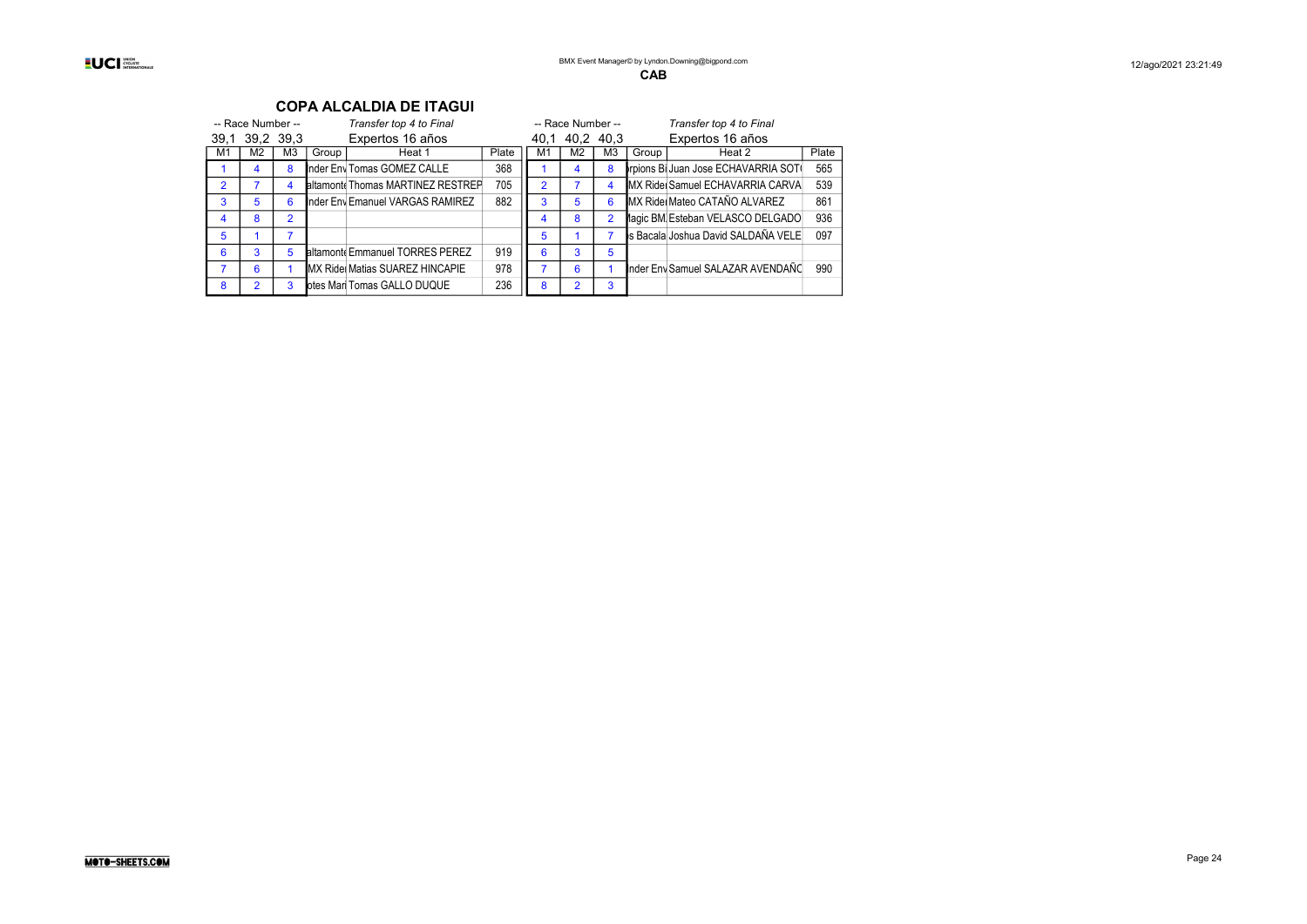|    | -- Race Number -- |                | Transfer top 4 to Final |                                     |       |               | -- Race Number -- |                |       | Transfer top 4 to Final              |       |
|----|-------------------|----------------|-------------------------|-------------------------------------|-------|---------------|-------------------|----------------|-------|--------------------------------------|-------|
|    | 41.1 41.2 41.3    |                |                         | Master 30 - 39 años                 |       |               | 42.1 42.2 42.3    |                |       | Master 30 - 39 años                  |       |
| M1 | M2                | M <sub>3</sub> | Group                   | Heat 1                              | Plate | M1            | M <sub>2</sub>    | M <sub>3</sub> | Group | Heat 2                               | Plate |
|    | 4                 | 8              |                         | s Bacala Luis Felipe BETANCUR JIMEN | 504   |               | 4                 | 8              |       | hx Rioneg Jorge Alberto ISAZA POSADA | 707   |
| 2  |                   | 4              |                         | as Palma Juan Felipe ESTEVEZ HERRE  | 25    | $\mathcal{P}$ |                   | 4              |       | Falcons Julian David PEREZ VALENCIA  | 669   |
| 3  | 5                 | 6              |                         | s Bacala Greiman CAMPOS TRUJILLO    | 999   | 3             | 5                 | 6              |       |                                      |       |
| 4  | 8                 | $\overline{2}$ |                         | IX Girard Mauricio SALAZAR SALDARRI | 267   | 4             | 8                 | $\overline{2}$ |       | Pegasso Daniel Felipe VALENCIA ALZA  | 533   |
| 5  |                   |                |                         | hx Rioned Kevin Santiago CARDONA GO | 859   | 5             |                   |                |       | otes Mari Yohany Alonso GIL SANCHEZ  | 921   |
| 6  | 3                 | 5              |                         |                                     |       | 6             | 3                 | 5              |       |                                      |       |
|    | 6                 |                |                         |                                     |       |               | 6                 |                |       | MX Ride Cesar Augusto ACEVEDO ARA    | 92    |
| 8  | 2                 | 3              |                         | IX Girard Rumhdel David ORLAS DUQUI | 566   | 8             | $\mathcal{P}$     | 3              |       | s Bacala Gustavo Adolfo GARCIA GOME  | 525   |